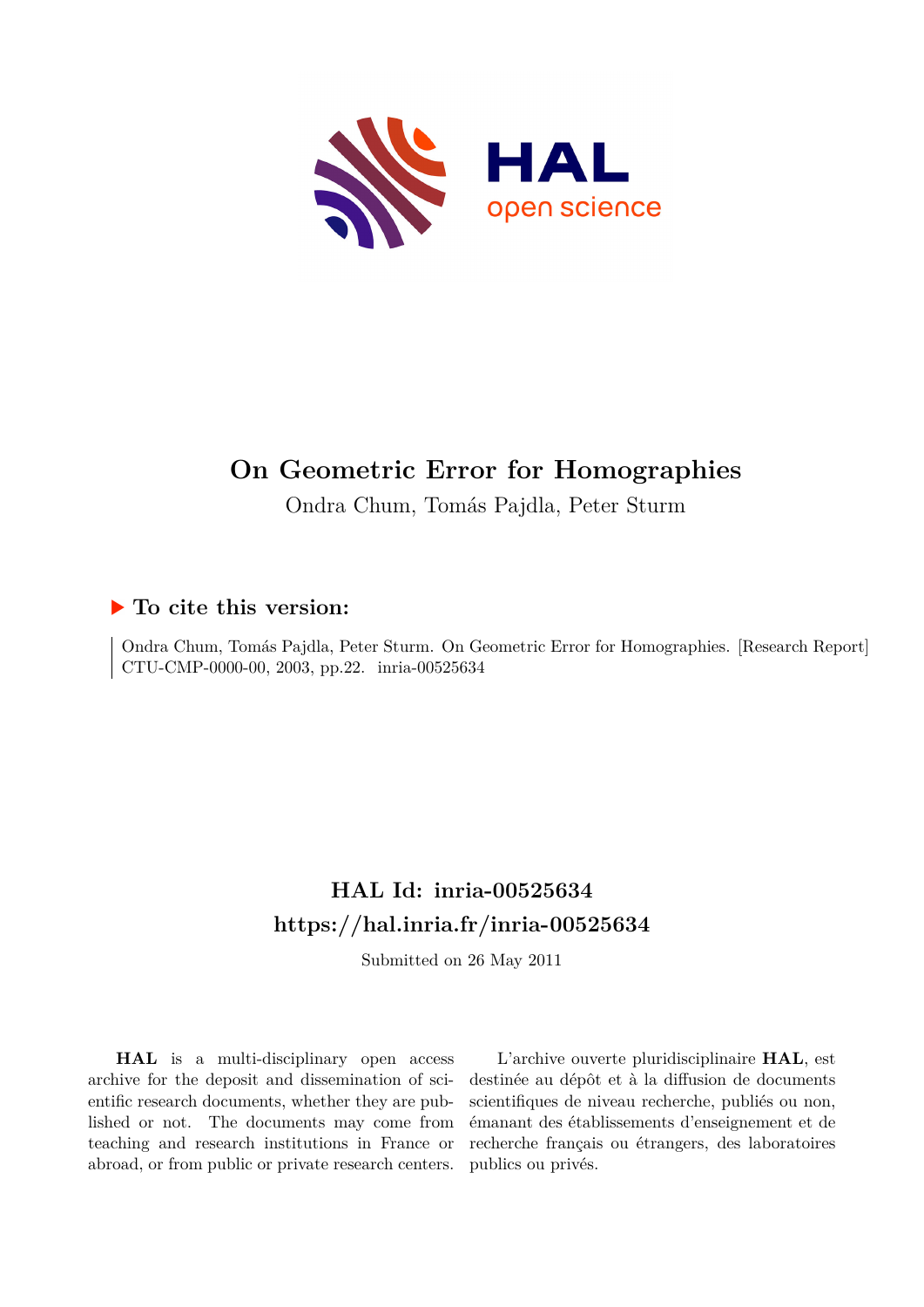

CENTER FOR MACHINE PERCEPTION



CZECH TECHNICAL UNIVERSITY

# On Geometric Error for **Homographies**

Ondřej Chum<sup>1</sup>, Tomáš Pajdla<sup>1</sup>, and Peter Sturm<sup>2</sup>

[chum, pajdla]@cmp.felk.cvut.cz Peter.Sturm@inrialpes.fr

<sup>1</sup>Center for Machine Perception Czech Technical University, Faculty of Electrical Engineering Karlovo náměstí 13, 121 35 Praha 2, Czech Republic

<sup>2</sup>INRIA Rhône-Alpes 655 Avenue de l'Europe, 38330 Montbonnot, France

### CTU–CMP–0000–00

July 23, 2003

RESEARCH REPORT ESEARCH REPORT  $\overline{\alpha}$ 

ISSN 1213-2365

SSN 1213-2365

Available at ftp://cmp.felk.cvut.cz/pub/cmp/articles/chum/chum-TR-2002-.pdf

Chum and Pajdla were supported by MSM 212300013, GACR 102/01/0971, GACR 102/03/0440, FP5 EU IST-2001-39184, MSMT Kontakt 22-2003-04, and by CTU0306013.

**Research Reports of CMP, Czech Technical University in Prague, No. 0, 0000**

Published by

Center for Machine Perception, Department of Cybernetics Faculty of Electrical Engineering, Czech Technical University Technicka 2, 166 27 Prague 6, Czech Republic ´ fax +420 2 2435 7385, phone +420 2 2435 7637, www: http://cmp.felk.cvut.cz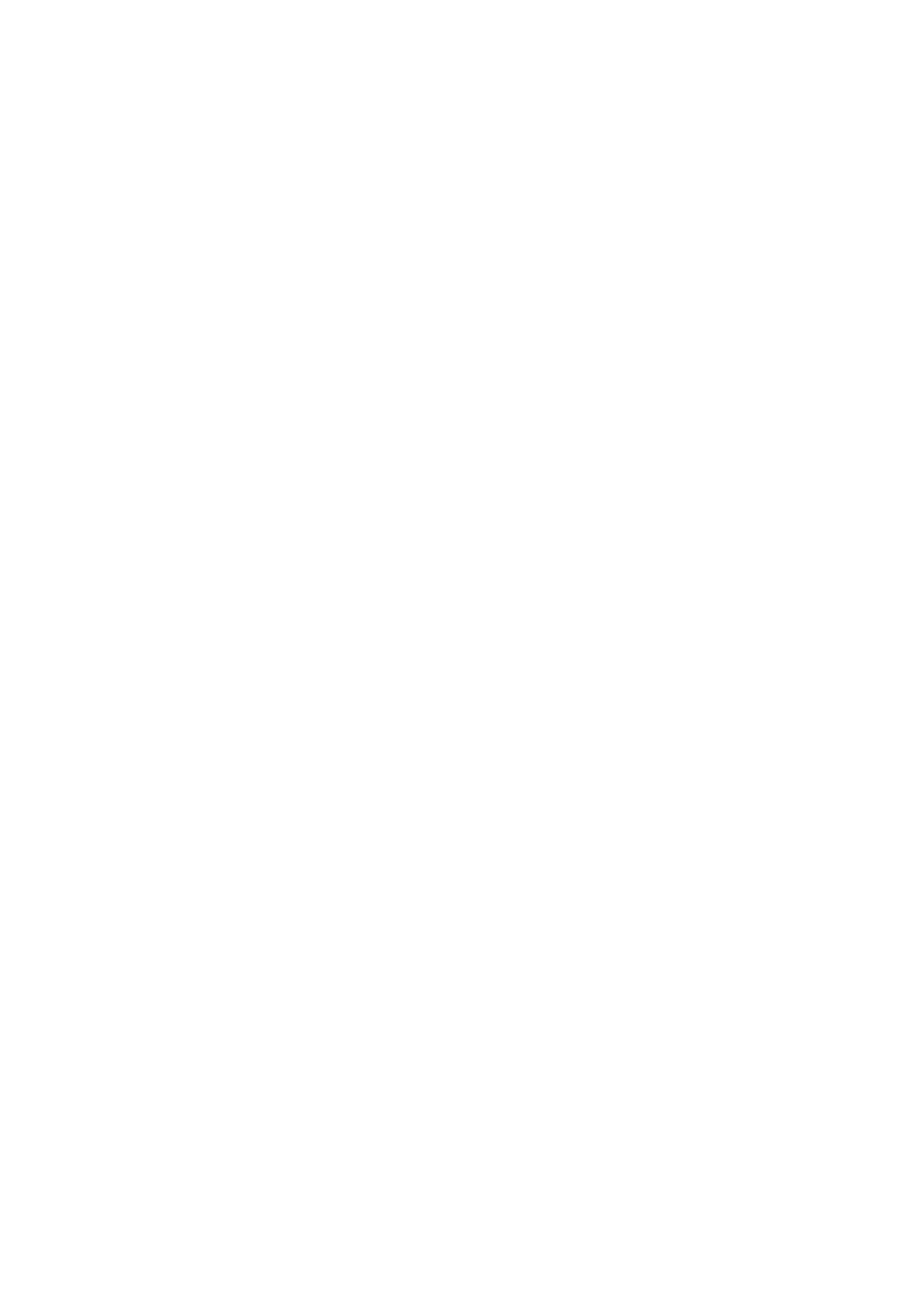#### **Abstract**

We address the problem of finding optimal point correspondences between images related by an homography: given an homography and a pair of matching points, determine a pair of points that are exactly consistent with the homography and that minimize the geometric distance to the given points. This problem is tightly linked to the triangulation problem, i.e. the optimal 3D reconstruction of points from image pairs. Our problem is nonlinear and iterative optimization methods may fall into local minima. In this paper, we show how the problem can be reduced to the solution of a polynomial of degree eight in a single variable, which can be computed numerically. Local minima are thus explicitly modeled and can be avoided. An application where this method significantly improves reconstruction accuracy is discussed. Besides the general case of homographies, we also examine the case of affine transformations, and closely study the relationships between the geometric error and the commonly used Sampson's error, its first order approximation. Experimental results comparing the geometric error with its approximation by Sampson's error are presented.

# **1 Introduction**

The estimation of homographies is used in many applications, e.g. in mosaicing [6] or wide baseline stereo matching [8, 7]. In many applications we also need to compute the error (or the distance) of a point correspondence with respect to a given homography H. This is necessary for instance in RANSAC [3], a commonly used robust estimation algorithm. Some applications may require not only to compute the distance of a given point correspondence to the model of homography but actually need to determine points, which are consistent with the given homography and are in a small neighborhood of the measured, thus noisy, given points.

A similar problem, based on the geometric error for the epipolar geometry, has been addressed by Hartley and Sturm in [4]. The geometric error for homographies was introduced by Sturm in [10, Appendix B], and independently derived by Chum and Pajdla in [1, 2]. In this paper, previous results are reviewed from a common perspective, the derivation of the geometric error for homographies is described and a mathematical proof of its correctness given. Furthermore, we discuss the commonly used approximation of the geometric error, Sampson's error. Links between the two are studied in detail, for the general case of homographies, as well as the case of affine transformations between images.

The rest of the paper is structured as follows. Basic concepts are introduced in Section 2. Section 3 contains the derivation of the formulae for the geometric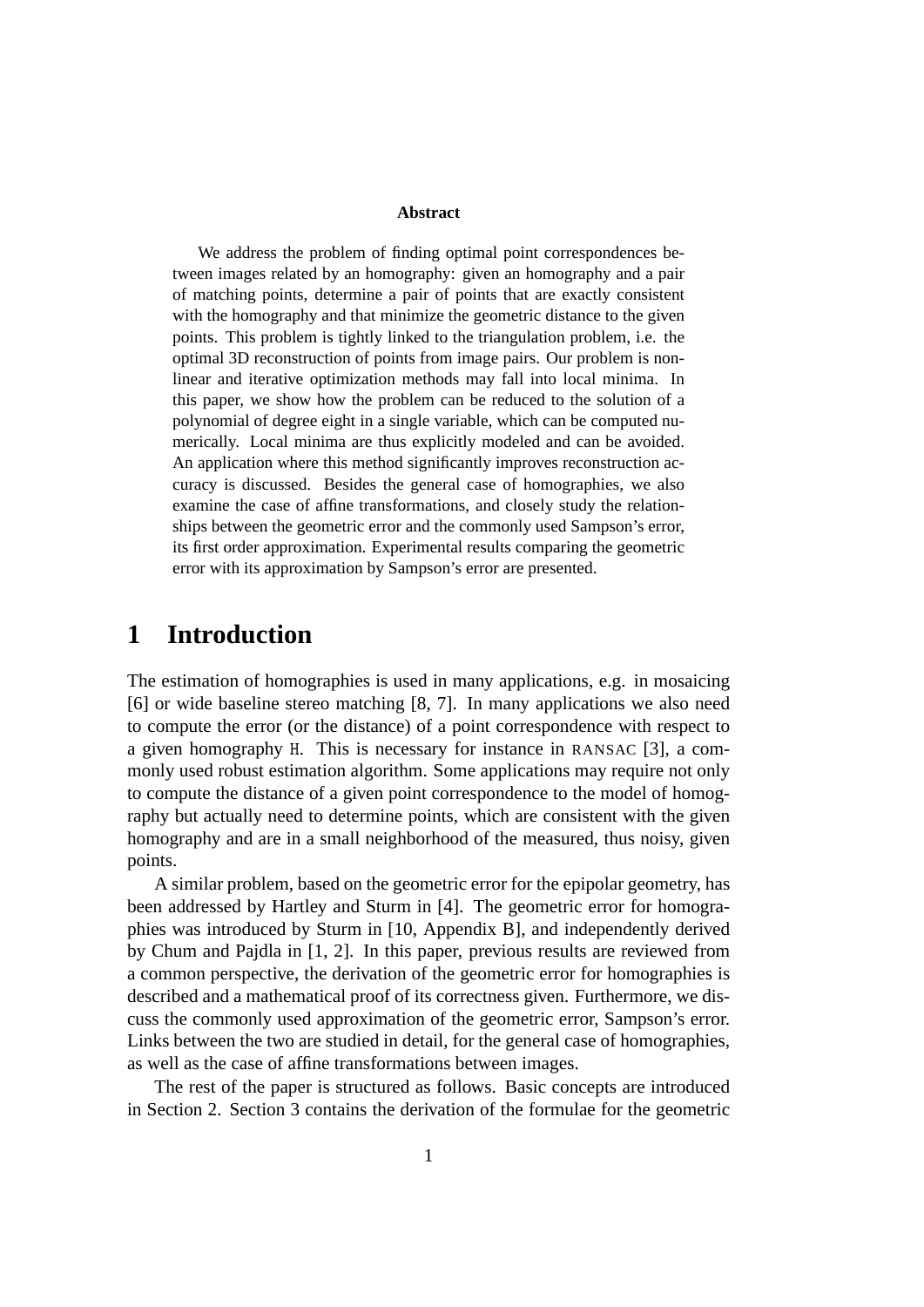error. In Section 4, Sampson's approximation is derived and studied. Geometric properties of both error measures are studied in Section 5. Experiments are presented in Section 6. An application of the proposed method is described in Section 7 and conclusions are given in Section 8.

# **2 Basic Concepts**

We assume that a planar homography H [5] and a noisy correspondence  $x \leftrightarrow$ x' measured in the images are given. Let the homogeneous coordinates of the corresponding points be  $\mathbf{x} = (x, y, 1)^\top$  and  $\mathbf{x}' = (x', y', 1)^\top$  and the homography be represented by the (regular) matrix

$$
H = \begin{pmatrix} h_1 & h_2 & h_3 \\ h_4 & h_5 & h_6 \\ h_7 & h_8 & h_9 \end{pmatrix}.
$$

There are several possible ways to measure the "error" of that point correspondence with respect to the homography. We will mention the geometric error, Sampson's approximation of it, and an error measured in the second image only. The *error in the second image*  $d_2$  is defined as the distance between  $Hx$  and  $x'$ . This is not a good error measure: it is not symmetric and not only depends on the noise but also on the location of points within the images.

Supposing the Gaussian noise model for perturbations of image coordinates, the maximum likelihood estimation of the position of the noise-free correspondence  $\hat{\mathbf{x}} \leftrightarrow \mathbf{H}\hat{\mathbf{x}}$  is obtained by minimizing the *geometric error*  $d_{\perp}^2 = d(\mathbf{x}, \hat{\mathbf{x}})^2 + d(\mathbf{x}, \hat{\mathbf{x}})^2$  $d(\mathbf{x}', \hat{\mathbf{\mu}})$  over all  $\hat{\mathbf{x}}$ . This error measure could be thought of as the Euclidean distance of point  $X = (x, y, x', y') \in \mathbb{R}^4$ , representing the given point correspondence, to the two–dimensional variety  $V_H$  (Figure 2) defined as

$$
\mathcal{V}_H = \{ \mathbf{Y} \in \mathbb{R}^4 \mid \mathbf{t}(\mathbf{Y}) = \mathbf{0} \},\tag{1}
$$

where  $\mathbf{t} = (t_x, t_y)^\top$  and

$$
t_x = Y_1 h_1 + Y_2 h_2 + h_3 - Y_1 Y_3 h_7 - Y_2 Y_3 h_8 - Y_3 h_9 \tag{2}
$$

$$
t_y = Y_1 h_4 + Y_2 h_5 + h_6 - Y_1 Y_4 h_7 - Y_2 Y_4 h_8 - Y_4 h_9,\tag{3}
$$

i.e. such Y represent point correspondences that are consistent with H.

The first order approximation of this error measure, called *Sampson's error*, was first used by Sampson in [9] for conics. The derivation of Sampson's error for homographies is described in Section 4.

The exact computation of the geometric error is equivalent to finding the point  $\hat{\mathbf{X}} \in \mathbb{R}^4$  on the variety  $\mathcal{V}_{H}$ , that minimizes the Euclidean distance to the measured point X. We show that the geometric error can be exactly determined by solving a polynomial of degree eight.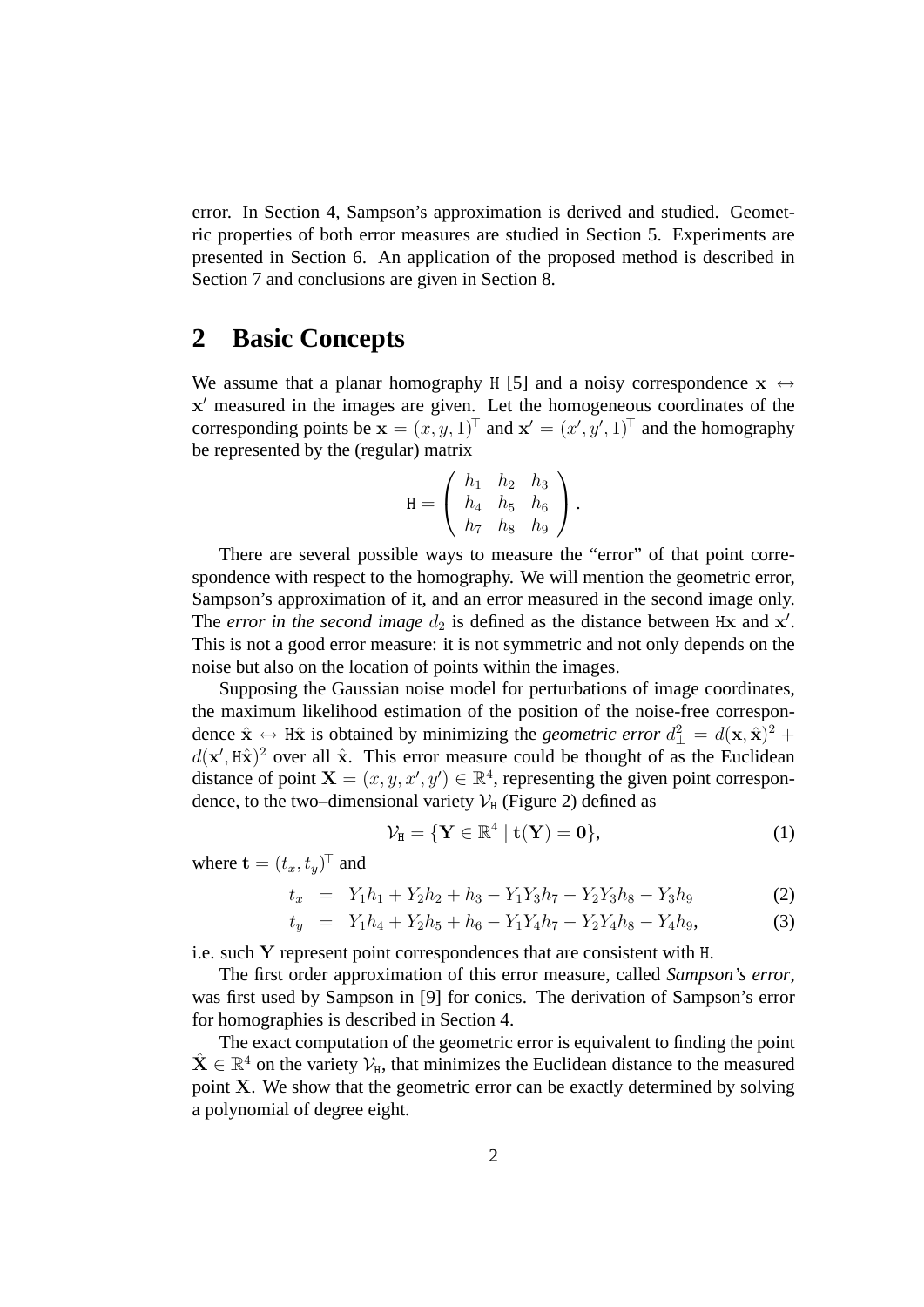

Figure 1: Two images linked by homography H. Points x and x' are measured points,  $\tilde{\mathbf{x}}$  is the point minimizing  $d^2 + d'^2$  where d and d' are the distances x to  $\tilde{\mathbf{x}}$ and  $\mathbf{x}'$  to  $\mathbf{H}\tilde{\mathbf{x}}$ .

# **3 The geometric error**

In this section the problem of computing the geometric error is transformed, so that it reduces to finding roots of a polynomial of degree eight.

The distance of points lying on the variety  $\mathcal{V}_H$  to the measured point correspondence  $X$  can be written as a function of the matrix  $H$ , the measured image points  $x, x'$ , and a point  $\hat{x}$  in the first image. If we expand the matrix multiplication, we have

$$
e(\hat{\mathbf{x}}) = (x - \hat{x})^2 + (y - \hat{y})^2 + (x' - \hat{x}')^2 + (y' - \hat{y}')^2,
$$
 (4)

where

$$
\hat{x}' = \frac{h_1\hat{x} + h_2\hat{y} + h_3}{h_7\hat{x} + h_8\hat{y} + h_9} \quad \text{and} \tag{5}
$$

$$
\hat{y}' = \frac{h_4 \hat{x} + h_5 \hat{y} + h_6}{h_7 \hat{x} + h_8 \hat{y} + h_9}.
$$
\n(6)

Directly solving the equation  $\frac{\partial e}{\partial \hat{y}} = 0$  leads to a polynomial in two variables of order four in  $\hat{x}$  and order five in  $\hat{y}$ . The same happens for the partial derivative of e with respect to  $\hat{x}$ . Therefore, we first transform the images such as to lower the degree of the polynomial. We use Euclidean transformations, so do not change distances, and the solution of the transformed problem will be the transformed solution of the original problem.

At first we shift the points  $x$  and  $x'$  to the origin of the first and the second image respectively. This is achieved by applying the following translations

$$
\mathbf{L} = \left( \begin{array}{ccc} 1 & 0 & -x \\ 0 & 1 & -y \\ 0 & 0 & 1 \end{array} \right), \quad \mathbf{L}' = \left( \begin{array}{ccc} 1 & 0 & -x' \\ 0 & 1 & -y' \\ 0 & 0 & 1 \end{array} \right).
$$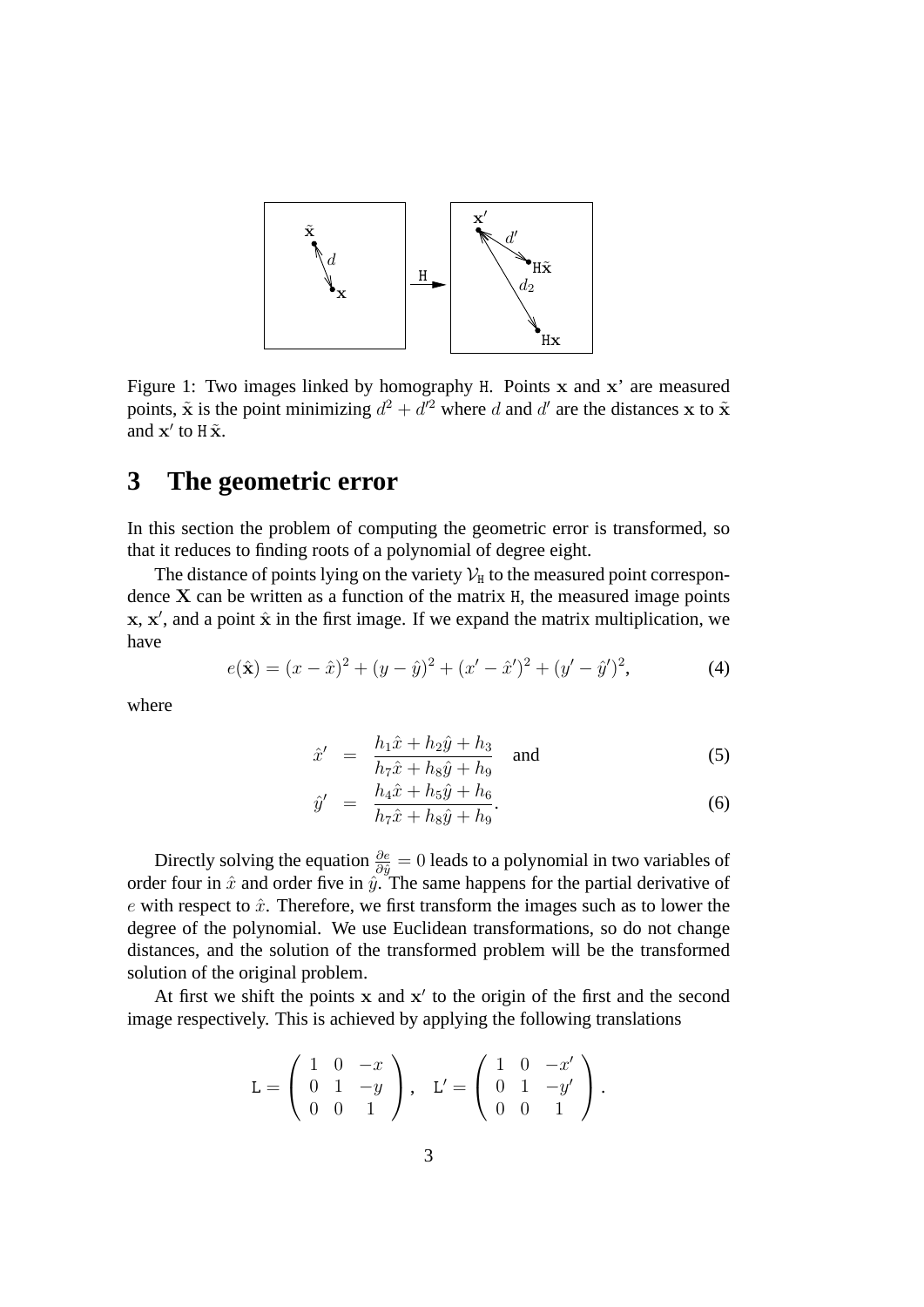

Figure 2: The variety  $V_H$  and points where different error measures of the measured noisy point correspondence X with respect to homography H are minimized. The geometric error is minimized at X, Sampson's error at  $X<sub>S</sub>$ , and the error in the second image at  $X_2$ .

After translating the images we have

$$
L'\hat{\mathbf{x}}' \sim L'HL^{-1}L\hat{\mathbf{x}}.\tag{7}
$$

In this equation,  $\sim$  stands for "equal up to scale". Let B = L'HL<sup>-1</sup> be the homography between the transformed images and  $\bar{x} = L\hat{x}$ . We can easily verify that the first two entries in the third row of the matrix  $B$  equal the corresponding entries in H after applying the translations, and so

$$
\mathbf{B} = \left( \begin{array}{ccc} b_1 & b_2 & b_3 \\ b_4 & b_5 & b_6 \\ h_7 & h_8 & b_9 \end{array} \right). \tag{8}
$$

We can now rewrite (re–parameterize) the error term  $e$  as follows<sup>1</sup>

$$
e(\hat{\mathbf{x}}) = e(\bar{\mathbf{x}}) = \bar{x}^2 + \bar{y}^2 + \left(\frac{b_1\bar{x} + b_2\bar{y} + b_3}{h_7\bar{x} + h_8\bar{y} + b_9}\right)^2 + \left(\frac{b_4\bar{x} + b_5\bar{y} + b_6}{h_7\bar{x} + h_8\bar{y} + b_9}\right)^2.
$$
 (9)

From (9) we can observe, that solving for the minimum of e would be simple if  $h_8$ were equal to 0, as  $\frac{\partial e}{\partial \bar{y}}$  would be linear in  $\bar{y}$  (e would be quadratic in  $\bar{x}$ ). To achieve this situation, we simply rotate the first image appropriately: we design a rotation

<sup>&</sup>lt;sup>1</sup>The function *e* is parametrized not only by  $\hat{\mathbf{x}}$ , but also by  $\mathbf{x}$ ,  $\mathbf{x}'$  and H. The term  $e(\hat{\mathbf{x}})$  actually stands for  $e(\hat{\mathbf{x}}, \mathbf{x}, \mathbf{x}', \mathbf{H})$ , whereas  $e(\bar{\mathbf{x}})$  stands for  $e(\bar{\mathbf{x}}, \mathbf{L}\mathbf{x}, \mathbf{L}'\mathbf{x}', \mathbf{B})$ .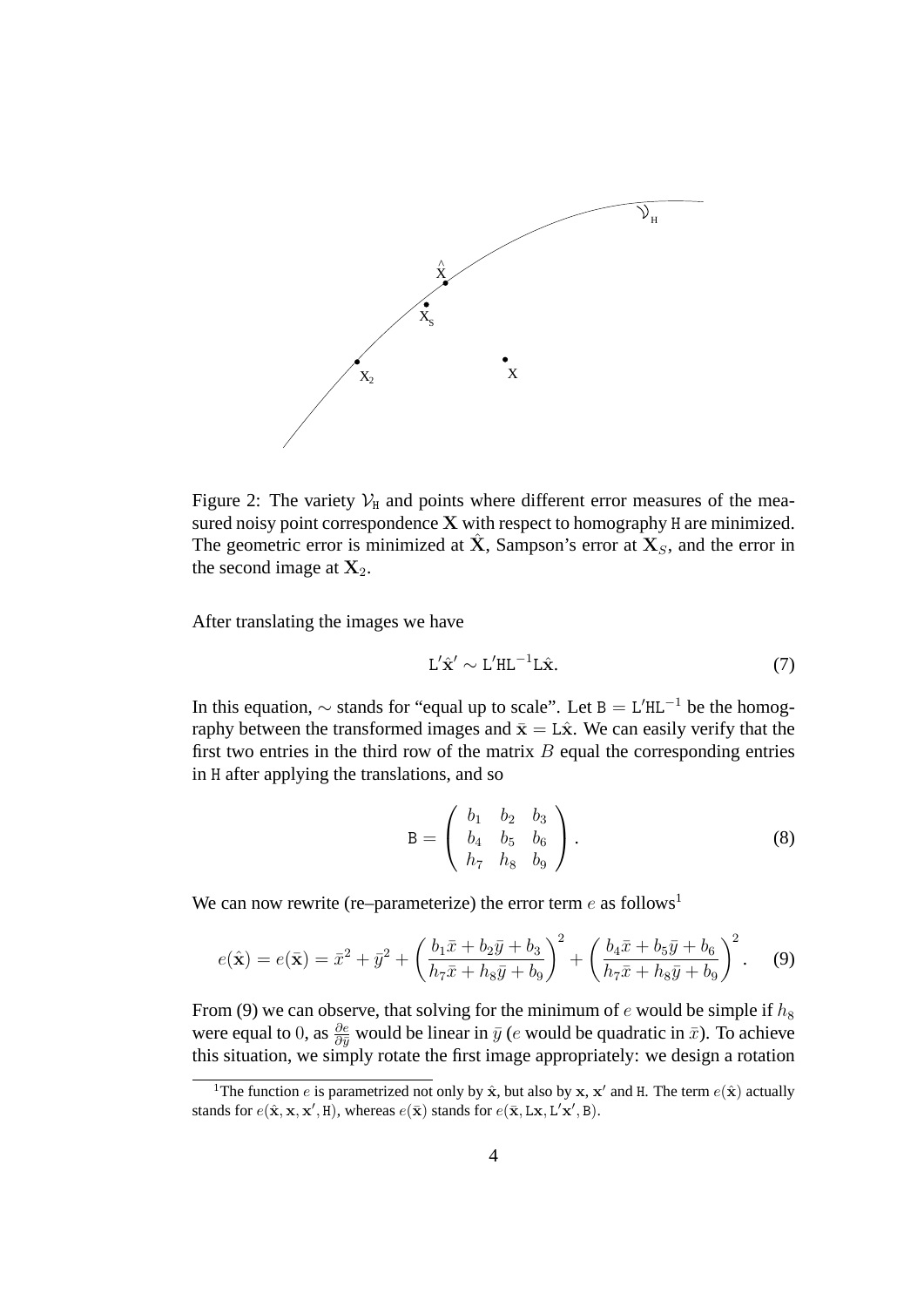matrix R so that the homography between the rotated first image and the second image, i.e.  $Q = BR^{-1}$ , satisfies  $q_8 = 0$ . With

$$
\mathbf{R} = \begin{pmatrix} \cos(\alpha) & -\sin(\alpha) & 0\\ \sin(\alpha) & \cos(\alpha) & 0\\ 0 & 0 & 1 \end{pmatrix}
$$

the rotation angle  $\alpha$  for which  $q_8 = h_7 \sin(\alpha) + h_8 \cos(\alpha) = 0$  is obtained as

$$
\alpha = \arctan\left(-\frac{h_8}{h_7}\right). \tag{10}
$$

Now we can rewrite the term e as follows

$$
e(\tilde{\mathbf{x}}) = \tilde{x}^2 + \tilde{y}^2 + \left(\frac{q_1 \tilde{x} + q_2 \tilde{y} + q_3}{q_7 \tilde{x} + q_9}\right)^2 + \left(\frac{q_4 \tilde{x} + q_5 \tilde{y} + q_6}{q_7 \tilde{x} + q_9}\right)^2, \quad (11)
$$

where  $\tilde{\mathbf{x}} = \mathbf{R} \bar{\mathbf{x}} = \mathbf{R} \mathbf{L} \hat{\mathbf{x}}$ . The partial derivative  $\frac{\partial e}{\partial \tilde{y}}$  is linear in  $\tilde{y}$ . The minimum is reached in  $\frac{\partial e}{\partial \tilde{y}} = 0$ , so

$$
\tilde{y} = -\frac{q_2 q_3 + q_5 q_6 + q_1 q_2 \tilde{x} + q_4 q_5 \tilde{x}}{q_2^2 + q_5^2 + q_9^2 + 2q_7 q_9 \tilde{x} + q_7^2 \tilde{x}^2}.
$$
\n(12)

Now we can simply substitute (12) into (11) and find the minimum of  $e$ . Solving

$$
\frac{\partial e}{\partial \tilde{x}}(\tilde{x}, \tilde{y}) = 0
$$

gives a polynomial of degree eight which is completely given in Appendix B. The proof of correctness of the procedure described above, i.e. the proof that a global minimum of the function e *exists* and that the partial derivatives are *defined* at it, can be found in Appendix A.

#### **3.1 The Affine Case**

Equations (2) and (3) are linear in the entries of the mapping matrix and bilinear in the entries of  $Y$  when a full homography matrix is sought.

**Proposition 1** *Equations (2) and (3) are linear in the entries of* Y *if and only if the mapping is affine.*

If (and only if) both  $h_7 = 0$  and  $h_8 = 0$ , then (2) and (3) are linear in the entries of Y. This exactly corresponds to affine mappings.  $\Box$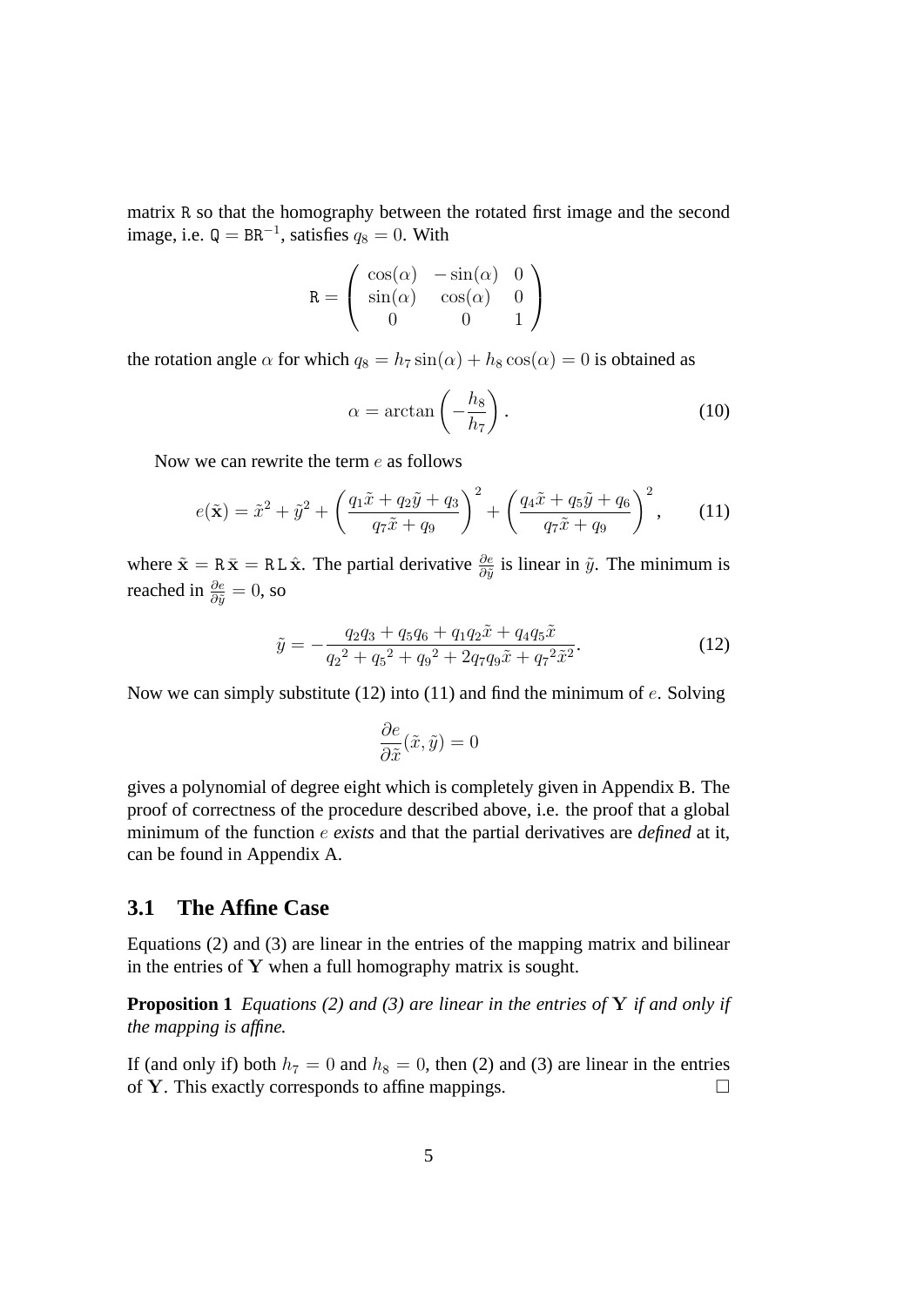For an affine transformation,  $x' = Ax$ , where

$$
\mathbf{A} = \left( \begin{array}{ccc} a_1 & a_2 & a_3 \\ a_4 & a_5 & a_6 \\ 0 & 0 & 1 \end{array} \right),
$$

the geometric error can be easily obtained in closed form. As the error function

$$
e = (\hat{x} - x)^2 + (\hat{y} - y)^2 + (a_1\hat{x} + a_2\hat{y} + a_3 - y')^2 + (a_4\hat{x} + a_5\hat{y} + a_6 - y')^2
$$

is of order of two in both  $\hat{x}$  and  $\hat{y}$ , partial derivatives  $\frac{\partial e}{\partial x}$  and  $\frac{\partial e}{\partial \hat{y}}$  are linear in both  $\hat{x}$  and  $\hat{y}$ . Solving the system  $\frac{\partial e}{\partial \hat{x}} = 0$  and  $\frac{\partial e}{\partial \hat{y}} = 0$  using e.g. [11] yields (in the general case) a unique solution

$$
N = (a_5^2 + 1)(a_1^2 + 1) - 2a_1a_2a_4a_5 + a_2^2 + a_2^2a_4^2 + a_4^2,
$$
  
\n
$$
\hat{x} = \frac{1}{N}(a_1(a_2a_5a_6 - a_3 - a_3a_5^2) + a_2a_3a_4a_5 - (a_4a_6)(a_2^2 + 1) +
$$
  
\n
$$
x(a_5^2 + a_2^2 + 1) - y(a_1a_2 + a_4a_5) + x'(a_1 + a_1a_5^2 - a_2a_4a_5) +
$$
  
\n
$$
y'(a_4 - a_1a_2a_5 + a_2^2a_4)),
$$
  
\n
$$
\hat{y} = \frac{1}{N}(a_1(a_3a_4a_5 + a_2a_4a_6) - (a_5a_6)(a_1^2 + 1) - (a_2a_3)(a_4^2 + 1) +
$$
  
\n
$$
-x(a_1a_2 + a_4a_5) + y(a_1^2 + a_4^2 + 1) + x'(a_2 - a_1a_4a_5 + a_2a_4^2) +
$$
  
\n
$$
y'(a_5 - a_1a_2a_4 + a_1^2a_5)).
$$

# **4 Sampson's Error**

To find the closest point on the variety  $\mathcal{V}_{\tt H}$  to our measured correspondence  ${\bf x} \leftrightarrow {\bf x}',$ or  $X \in \mathbb{R}^4$ , requires solving a polynomial of degree eight, which is computationally expensive. Another possibility is to compute an approximation of the geometric error.

We can use the first order Taylor approximation of  $t_x$  and  $t_y$  by their tangent hyperplanes in the measured point X. Let J be the Jacobian matrix

$$
\mathbf{J}_{\mathrm{H},\mathbf{x},\mathbf{x}'} = \begin{pmatrix} \frac{\partial t_x(\mathbf{X})}{\partial x} & \frac{\partial t_x(\mathbf{X})}{\partial y} & \frac{\partial t_x(\mathbf{X})}{\partial x'} & \frac{\partial t_x(\mathbf{X})}{\partial y'} \\ \frac{\partial t_y(\mathbf{X})}{\partial x} & \frac{\partial t_y(\mathbf{X})}{\partial y} & \frac{\partial t_y(\mathbf{X})}{\partial x'} & \frac{\partial t_y(\mathbf{X})}{\partial y'} \end{pmatrix}.
$$

To simplify J for further use, we apply the observations that  $\frac{\partial t_x(\mathbf{X})}{\partial y'} = 0$ ,  $\frac{\partial t_y(\mathbf{X})}{\partial x'} = 0$ 0, and  $\frac{\partial t_x(\mathbf{X})}{\partial x'} = \frac{\partial t_y(\mathbf{X})}{\partial y'}$  $\frac{\partial y(\mathbf{A})}{\partial y'}$ . We obtain **J** in the following form

$$
\mathbf{J}_{\mathrm{H},\mathbf{x},\mathbf{x}'} = \mathbf{J} = \left( \begin{array}{ccc} j_1 & j_2 & j_3 & 0 \\ j_4 & j_5 & 0 & j_3 \end{array} \right),\,
$$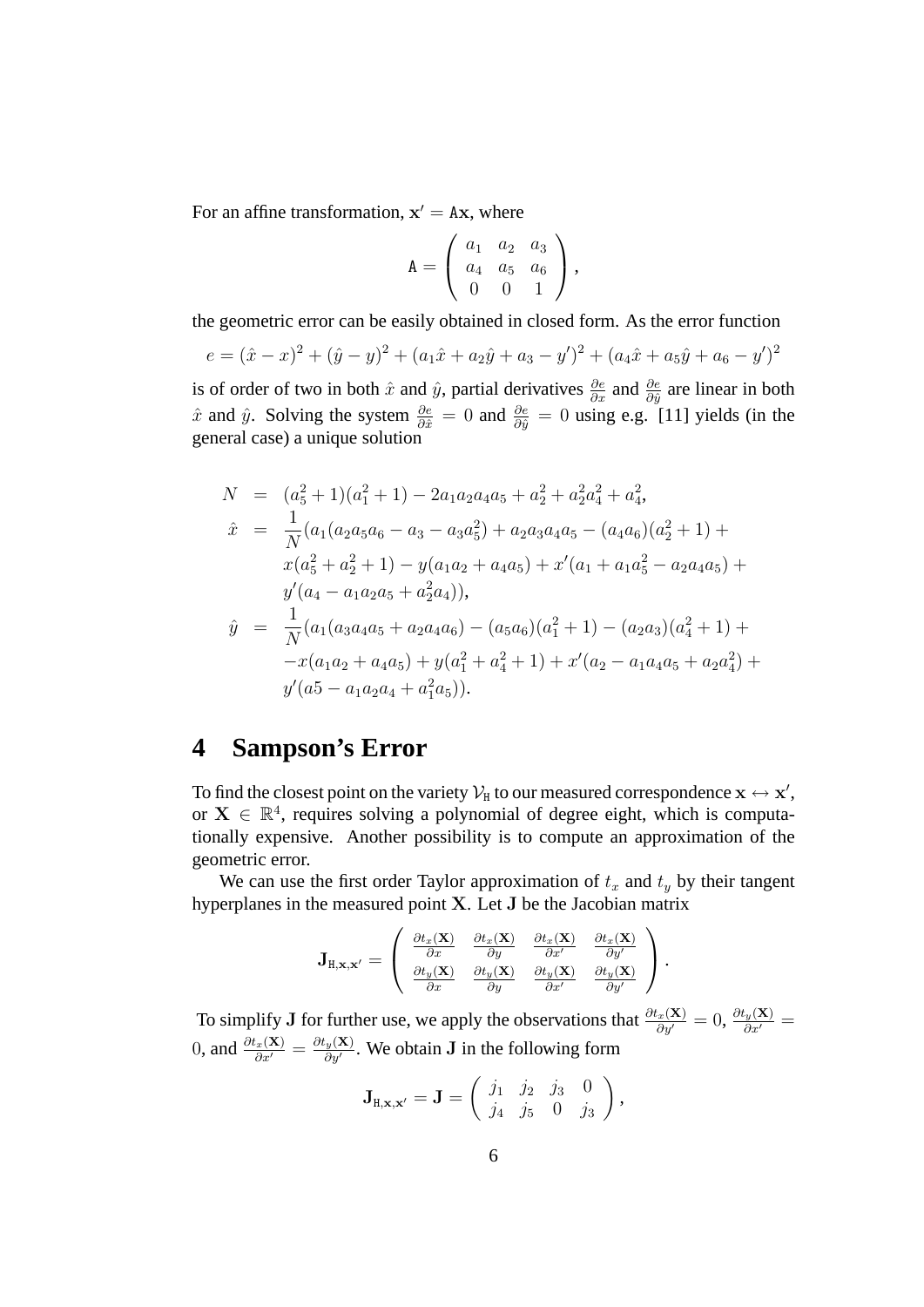where  $j_1 = h_1 - h_7 x'$ ,  $j_2 = h_2 - h_8 x'$ ,  $j_3 = -h_7 x - h_8 y - h_9$ ,  $j_4 = h_4 - h_7 y'$ , and  $j_5 = h_5 - h_8y'$  are the respective partial derivatives. Then, the first order Taylor approximation of t is

$$
\tilde{\mathbf{t}}(\tilde{\mathbf{X}}) = \mathbf{t}(\mathbf{X}) + \mathbf{J}(\tilde{\mathbf{X}} - \mathbf{X}).
$$
\n(13)

The approximate solution (Sampson's error) might be found as the closest point to X on the two dimensional variety  $\mathcal{V}_S$  defined as follows

$$
\mathcal{V}_S = \{ \tilde{\mathbf{X}} \in \mathbb{R}^4 \mid \tilde{\mathbf{t}}(\tilde{\mathbf{X}}) = \mathbf{0} \}.
$$

As  $V_S$  is linear, the solution is given by

$$
\mathbf{X}_S = \mathbf{J}^+\mathbf{t}(\mathbf{X}) + \mathbf{X},
$$

where  $J^+ = J^{\top} (JJ^{\top})^{-1}$  is the pseudo-inverse of the Jacobian J.

If we have a closer look at the function  $\tilde{t}$  (equation (13)), we can observe that it is similar to the function  $t$ , but linear in the entries of  $X$ . If we examine it in more detail, we find that Sampson's error is in fact the geometric error for the affine transformation, that locally approximates the homography H. The affine approximation  $x' = A_Hx$  of the homography H in the measured points  $x \leftrightarrow x'$  is as follows

$$
A_{\tt H} = \frac{1}{j_3} \left( \begin{array}{ccc} j_1 & j_2 & -j_1x - j_2y - j_3x' + t_x(\mathbf{X}) \\ j_4 & j_5 & -j_4x - j_5y - j_3y' + t_y(\mathbf{X}) \\ 0 & 0 & j_3 \end{array} \right)
$$

The affine transformation  $A_H$  has the same partial derivatives as H in the measured point X. Let us give a geometric interpretation of  $A<sub>H</sub>$ . The construction of  $A_H$  based on the points that are mapped identically by both, the homography H and its affine approximation  $A_H$ , gives an illustrative explanation. These points are given as the fixed points of  $A_{\text{H}}^{-1}$ H. The eigenvectors and eigenvalues of  $A_H^{-1}$ H are in the general case (using [11])  $v_1 = (h_8, -h_7, 0)^\top$ ,  $\lambda_1 = 1$ ,  $\mathbf{v_2} = (0, h_7x + h_8y, h_8)^\top$ ,  $\lambda_2 = 1$ , and  $\mathbf{v_3} = \mathrm{H}^{-1}\mathbf{x}'$ ,  $\lambda_3 \neq 1$ . Hence, there is a line of fixed points, passing through the points  $v_1$  and  $v_2$  (including  $x = xv_1 + v_2$ ) and a fixed point  $H^{-1}x'$ . The point  $v_1$  is the only point (in general) that is mapped by the non-affine homography from the line at infinity to the line at infinity, i.e.  ${\tt H}^{-1}({\tt H}^{-\!\top}(0,0,1)^\top\times(0,0,1)^\top)$ , satisfying  $(h_7,h_8,h_9){\tt v}_1=0.$ 

## **5 Geometric Properties**

An important property of an error measure is its independence of the choice of the Cartesian coordinate system in the images. In this section we study the behavior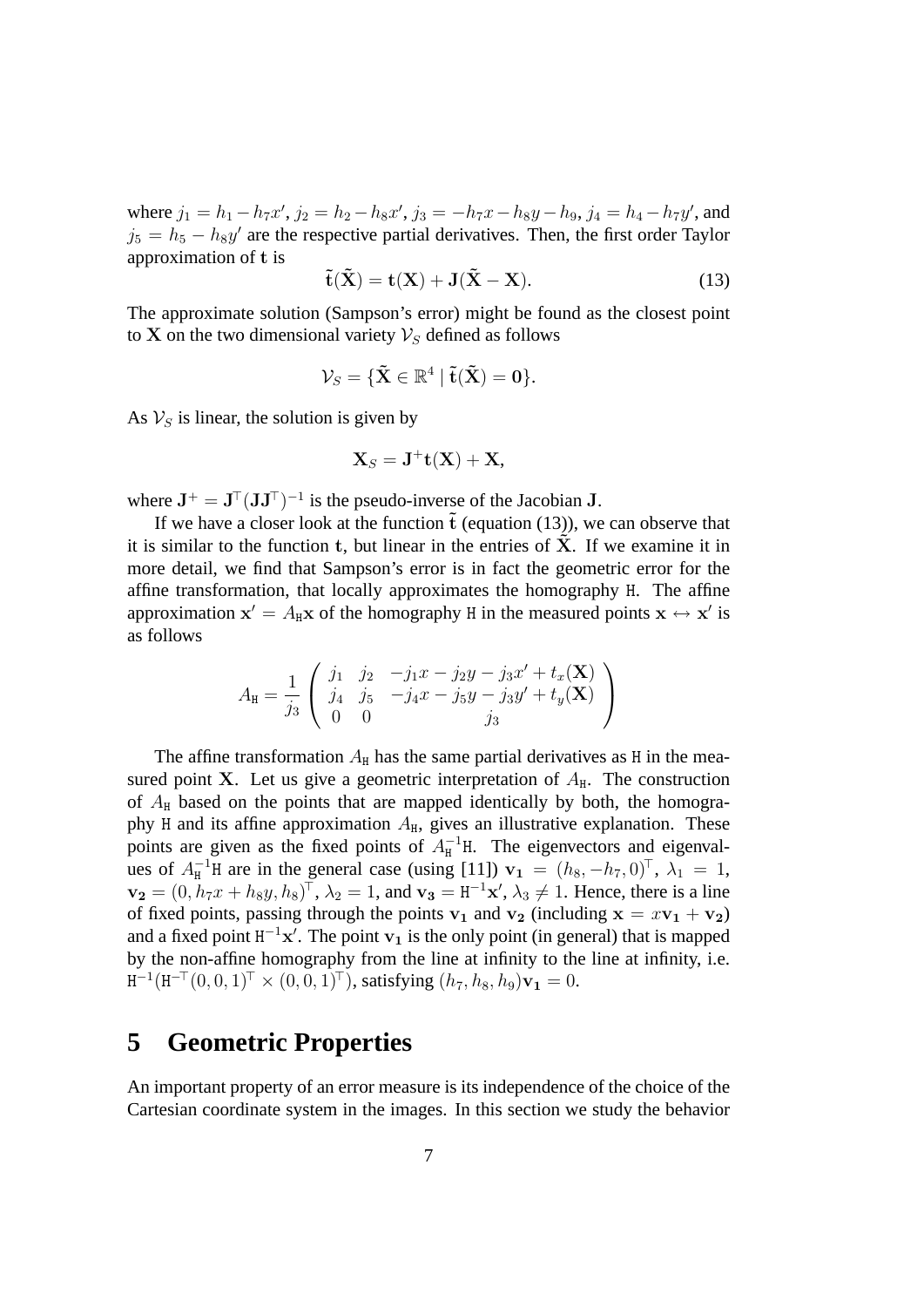of the discussed error measures under the application of rigid transformations to the images. The originally formulated relation  $x' = Hx$  changes to

$$
T' \mathbf{x}' = (T' H T^{-1}) T \mathbf{x},
$$

where T and T' represent the rigid image transformations of the first and the second image respectively.

As distances in the images are not affected by rigid transformations and the new homography links the transformed points, the geometric error remains the same. We already used this property in Section 3.

**Proposition 2** *The Jacobian* J *is covariant to any affine transformation of the* images. Let T and T' be affine transformations of the first and second image *respectively, and* H<sub>1</sub>, H<sub>2</sub> *be homographies satisfying*  $J_{H_1,x,x'} \sim J_{H_2,x,x'}$ *. Then*  $\mathrm{J}_{\scriptscriptstyle\mathrm{T}'\mathrm{H}_1\mathrm{T}^{-1},\mathrm{Tx},\mathrm{T}'x'}\sim \mathrm{J}_{\mathrm{T}'\mathrm{H}_2\mathrm{T}^{-1},\mathrm{Tx},\mathrm{T}'x'}.$ 

*Proof:* Denote the affine transformations as

$$
\mathbf{T} = \left( \begin{array}{ccc} t_1 & t_2 & t_3 \\ t_4 & t_5 & t_6 \\ 0 & 0 & 1 \end{array} \right) \quad \text{and} \quad \mathbf{T}' = \left( \begin{array}{ccc} t'_1 & t'_2 & t'_3 \\ t'_4 & t'_5 & t'_6 \\ 0 & 0 & 1 \end{array} \right).
$$

The Jacobian J after transforming the first and the second image respectively can be expressed in terms of the transformations  $T$  and  $T'$  and the original Jacobian J as follows

$$
\mathbf{J}_{\mathbf{T}'\mathbf{H},\mathbf{x},\mathbf{T}'\mathbf{x}'} = \begin{pmatrix} j_1t'_1 + j_4t'_2 & j_2t'_1 + j_5t'_2 & j_3 & 0\\ j_1t'_4 + j_4t'_5 & j_2t'_4 + j_5t'_5 & 0 & j_3 \end{pmatrix}, \text{and} \quad (14)
$$

$$
\mathbf{J}_{\text{HT}-1,\text{Tx,x'}} = \begin{pmatrix} \frac{-j_2 t_4 + j_1 t_5}{t_1 t_5 - t_4 t_2} & \frac{j_2 t_1 - j_1 t_2}{t_1 t_5 - t_4 t_2} & j_3 & 0\\ \frac{-j_5 t_4 + j_4 t_5}{t_1 t_5 - t_4 t_2} & \frac{j_5 t_1 - j_4 t_2}{t_1 t_5 - t_4 t_2} & 0 & j_3 \end{pmatrix} . \tag{15}
$$

From equations (14) and (15) it follows, that the transformed Jacobian can be expressed as a function of the original Jacobian J and the affine transformations T and T'. The proposition is a straightforward consequence of this fact.  $\Box$ 

**Proposition 3** *Sampson's error measure is invariant to the choice of Cartesian coordinate system, i.e. any rotation or translation of the images does not affect it.*

*Proof:* From its definition, the affine approximation  $A_H$  of H has the same Jacobian in the measured point X as H. From proposition 2 the Jacobians  $J_{T'HT^{-1},Tx,T'x'} \sim$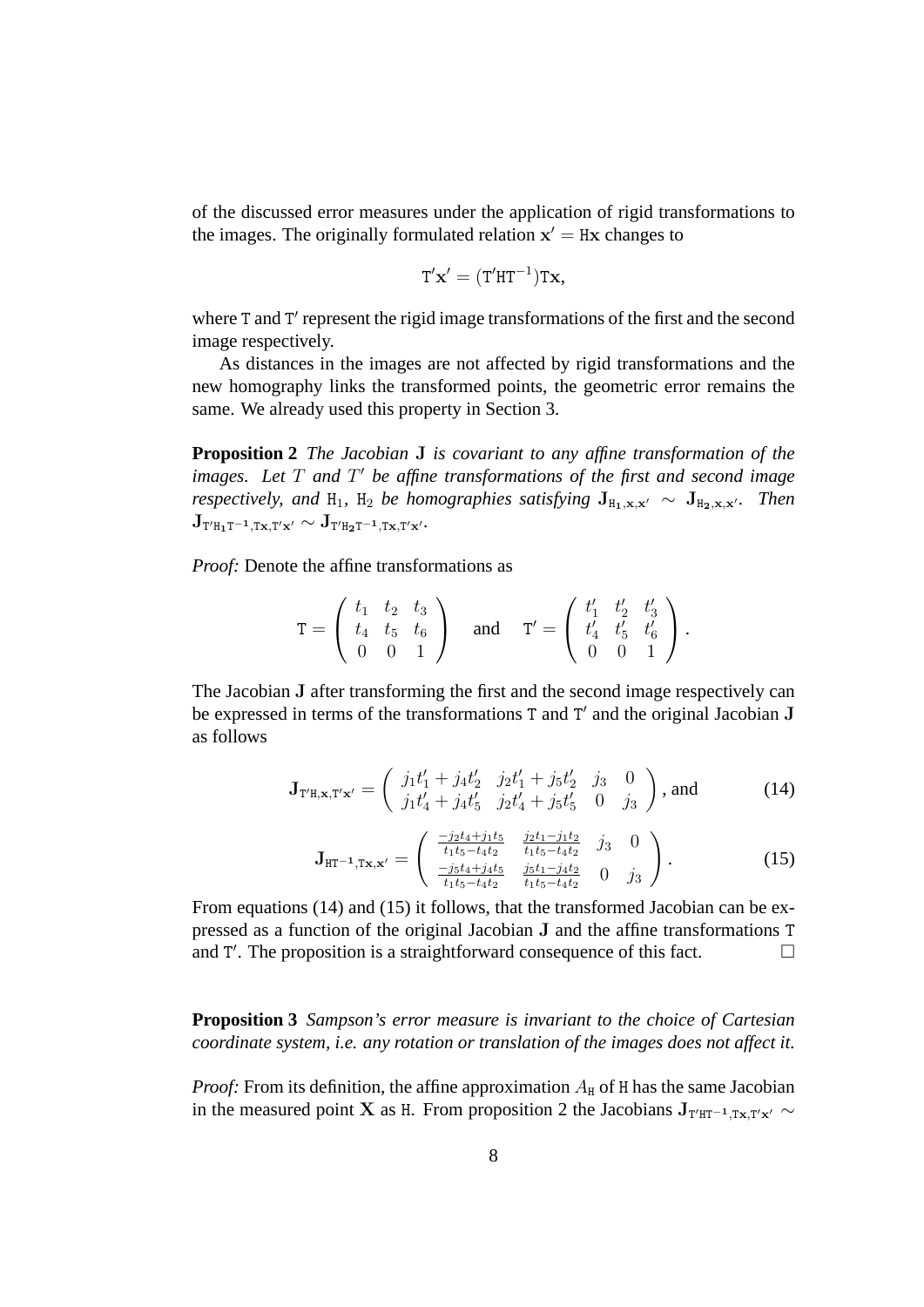$J_{T'A_{\text{HT}}^{-1},\text{Tx},T'x'}$  for any affine transformations T and T'. The composition of affine transformations  $T' A_{H} T^{-1}$  is an affine transformation, hence

$$
A_{T'HT^{-1}} = T' A_H T^{-1}.
$$
 (16)

Both rotation and translation fall into the family of affine transformations and so the equation (16) holds for any choice of Cartesian coordinates. Sampson's error is then a geometric error for  $A_{T'HT^{-1}}$ , which we already know is invariant to the choice of Cartesian coordinate system.

Note that a general affine transformation does preserve neither the geometric nor Sampson's error, since it does not preserve perpendicularity and distances. However, Sampson's error changes in the same manner as the geometric error does, because it is the geometric error of the affine approximation  $A_H$  of H that is covariant to affine transformations of images.

# **6 Experiments**

From Section 5 we already know, that Sampson's and the geometric error are equivalent for pure affine transformations. The aim of this experiment is to show their behaviour with respect to the influence of the non-affine part of a general homography H.

Consider now the decomposition  $H = PA$ , where A is an affine transformation and P has the form

$$
P = \left(\begin{array}{rrr} 1 & 0 & 0 \\ 0 & 1 & 0 \\ p_7 & p_8 & 1 \end{array}\right).
$$

Let the decomposition  $H = PA$  exist. Let also  $P' = PT$  be of the same form as P and let  $A' = T^{-1}A$  be an affine transformation. Then it can be easily shown that if  $H = P'A'$  then T must be the identity to keep both A' affine and P' in the desired form. Hence, if such a decomposition exists then it is unique. Let  $G = H^{-1}$ . Then from  $H^{-1}P = GP = A^{-1}$  we get the equations for  $p_7$  and  $p_8$  as

$$
p_7 = -\frac{g_7}{g_9}
$$
 and  $p_8 = -\frac{g_8}{g_9}$ .

Thus, the decomposition exists iff  $g_9 \neq 0$ . The geometric meaning of this condition is that the origin of the coordinate system of the second image does not lie on the image of the line at infinity of the first image, i.e.  $(l_{\infty}H^{-\top})^{\top}(0,0,1)^{\top} \neq 0$ .

To acquire real data, we shot two images of a checkerboard, see Figure 3. We manually selected four corresponding points in each image. The four points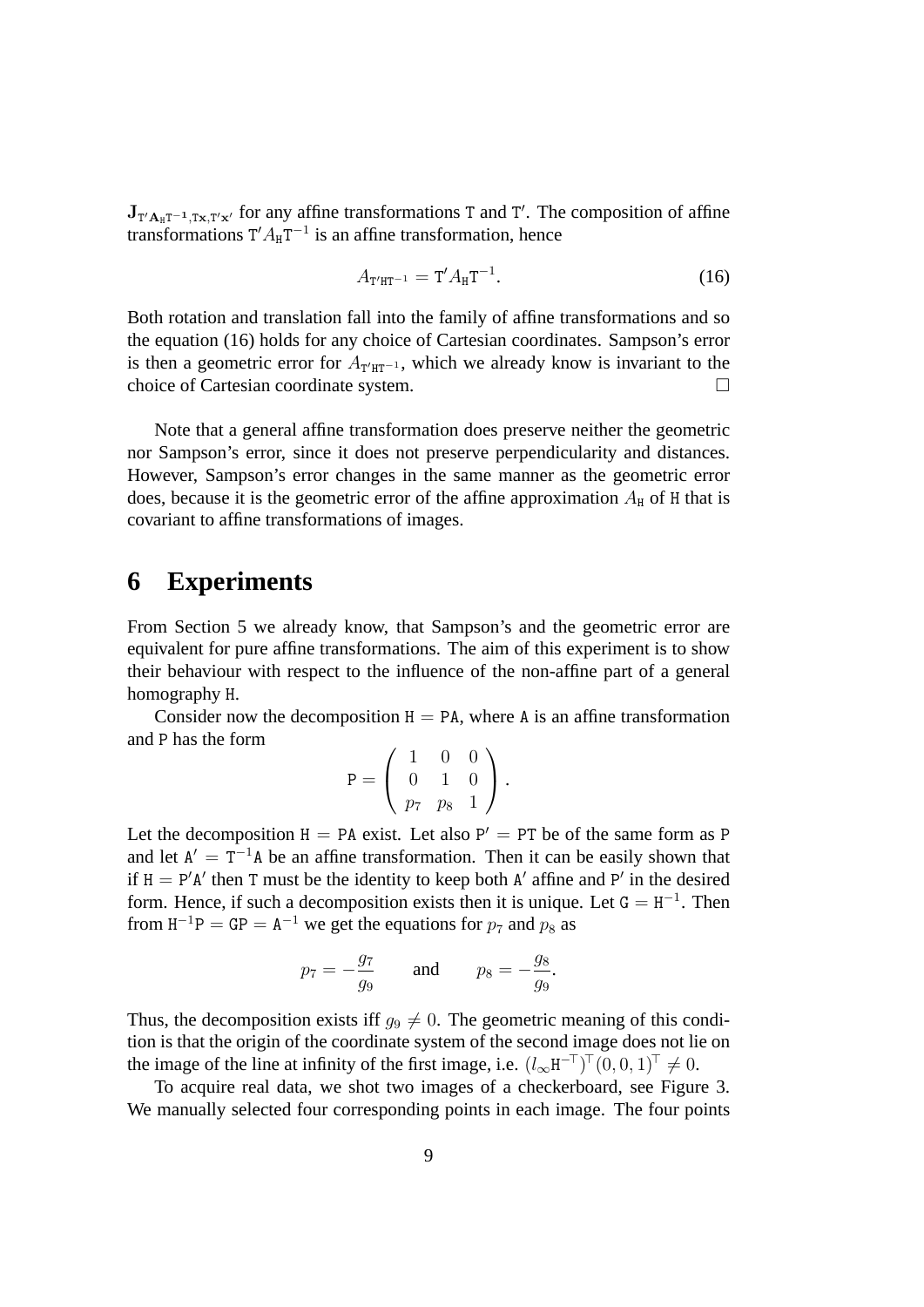

#### (a)



(b)

Figure 3: Experimental setup. Two images of a checkerboard taken by a digital camera. The homography H was estimated from four point-to-point correspondences, shown as corners of the solid-line rectangles. The dashed rectangles show the effect of the affine part of the decomposed H. The origin of the decomposition is depicted by the 'X' marker.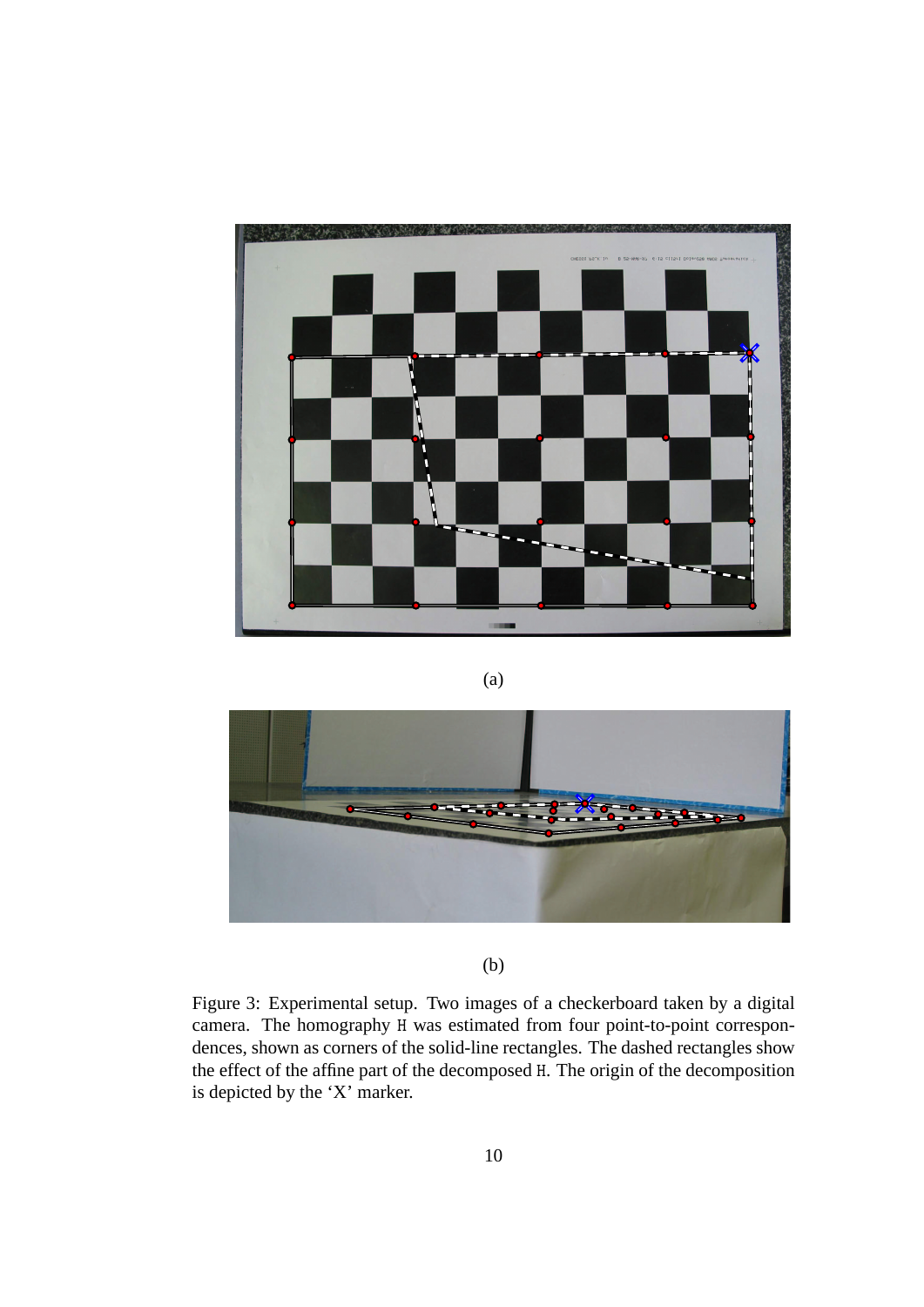form rectangles  $R$  and  $R'$  that are depicted in solid line in Figure 3 (a) and (b) respectively. From these four point-to-point correspondences the homography H was calculated. The origin of the coordinate system was chosen to coincide with one of the corners and is depicted by the 'X' marker. The homography H was decomposed into  $H = PA$ . The dashed rectangle in Figure 3 (b) is the rectangle R mapped from the first image to the second by the affine part A of H. The dashed line in (a) arose as a mapping of the dashed rectangle in the second image back to the first by  $H^{-1}$ , i.e. the image of R by  $AH^{-1}$  within the first image.

In this experiment, we will use the following notation:  $x$  and  $x'$  stand for noise-free points, i.e.  $x' \sim Hx$ ;  $x_0$  and  $x'_0$  denote the noisy points. The points, where the geometric error is minimized are  $\tilde{\mathbf{x}}$  and  $\tilde{\mathbf{x}}'$ , and points where Sampson's error is minimized are  $x_S$  and  $x_S'$ . Note that  $\tilde{x}' \sim H\tilde{x}$ , but  $x_S' \nsim Hx_S$  in general. In our experiment, we measured different errors:  $d_{\perp}$  and  $d_{\rm S}$  are the geometric and Sampson's errors respectively,  $d^*_{\perp} = \sqrt{d^2(\mathbf{x}, \tilde{\mathbf{x}}) + d^2(\mathbf{x}', \tilde{\mathbf{x}}')}$ , similarly  $d^*_{S} =$  $\sqrt{d^2(\mathbf{x}, \mathbf{x}_S) + d^2(\mathbf{x}', \mathbf{x}'_S)}$ . The displacement of points  $\mathbf{x}_S$  and  $\mathbf{x}'_S$  is measured either as the distance in the second image  $d_2(\mathbf{x}_S, \mathbf{x}'_S) = d(\mathbf{H}\mathbf{x}_S, \mathbf{x}'_S)$  or by using the geometric error  $d_{\perp}(\mathbf{x}_S, \mathbf{x}'_S)$ . The errors were measured at points depicted in Figure 3 (a) and (b). To each coordinate of a noise-free point correspondence was added a Gaussian noise with  $\sigma = 0.3$ . All values were obtained as averages over all points over 1010 realizations of noise and are shown in Figure 4.

The graphs in Figure 4 show that the geometric (a,b) and Sampson's (c,d) error provide very similar results independently of the value of the non-affine part of the planar homography. The same graphs show that the realization of the noise has a much stronger influence than the values of  $p_7$  and  $p_8$  on both types of the error. The value of  $\sigma$  of the Gaussian noise was set to  $\sigma = 0.3$  in this experiment. We observed the same behaviour for  $\sigma \in \langle 10^{-4}, 10 \rangle$ . Graphs (e) and (f) show that the displacement of the points where the Sampson's error is minimized, i.e.  $x_S$  and  $\mathbf{x}'_S$ , depends on the value of  $p_7$  and  $p_8$ . The more the homography "squeezes" the image, the more displaced the points are. On the other hand, the displacement is in four orders of magnitude smaller than the error itself.

The main conclusion of the experiment conducted in this section is that Sampson's error gives sufficiently good results in 2D that are comparable with the geometric error. The displacement of points  $x_S$  and  $x'_S$  is small, but still significantly higher than machine precision and can cause problems while reconstructing 3D points (see Section 7).

# **7 Triangulation**

The method presented in this paper would be useful in applications where a high accuracy is desired. In this section we will mention one problem where we can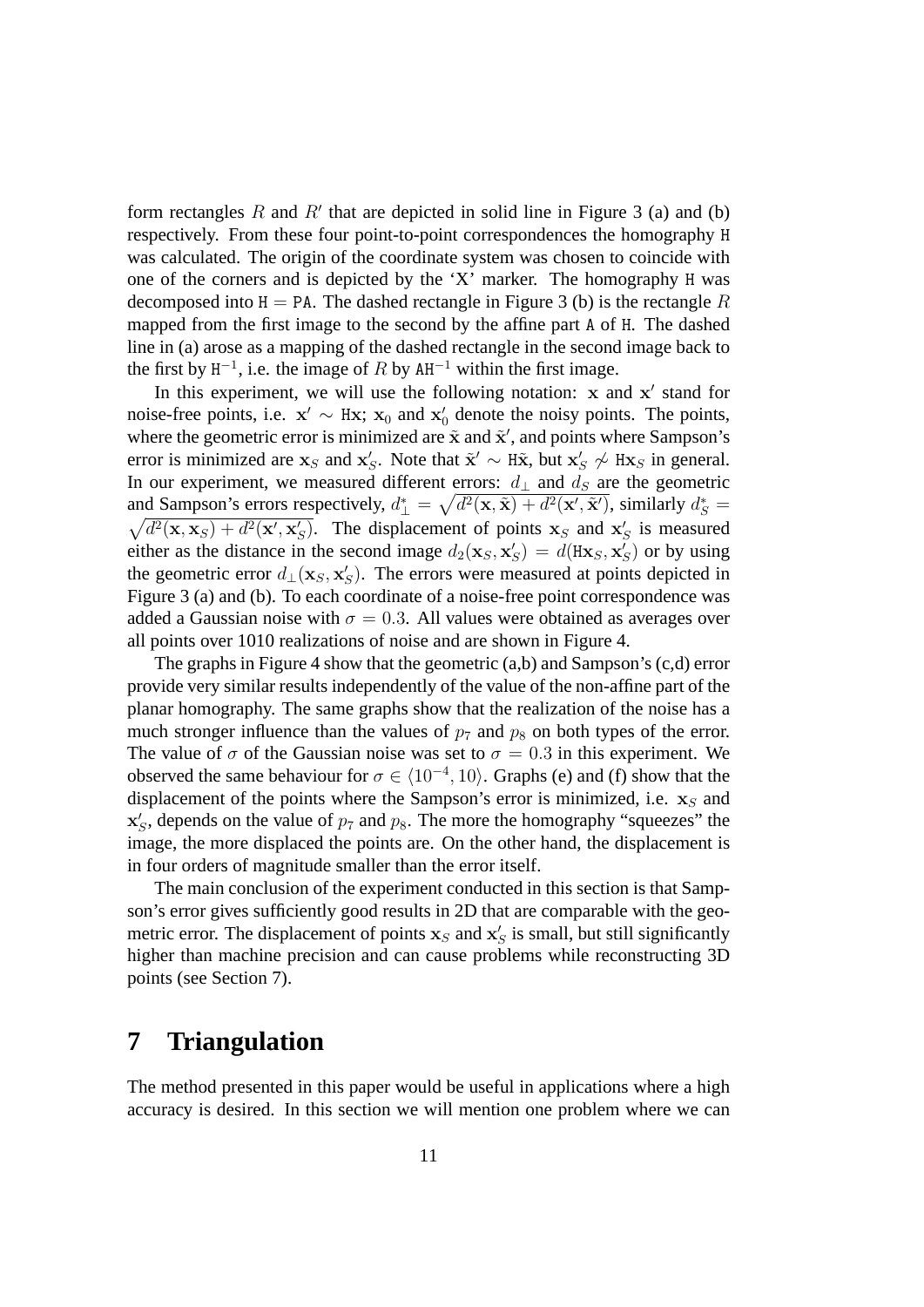

Figure 4: Dependency of (a)  $d_{\perp}$ , (b)  $d_S$ , (c)  $d_{\perp}^*$ , (d)  $d_S^*$ , (e)  $d(Hx_S, x_S')$ , and (f)  $d_{\perp}(\mathbf{x}_S, \mathbf{x}'_S)$  on the non-affine part of the homography H.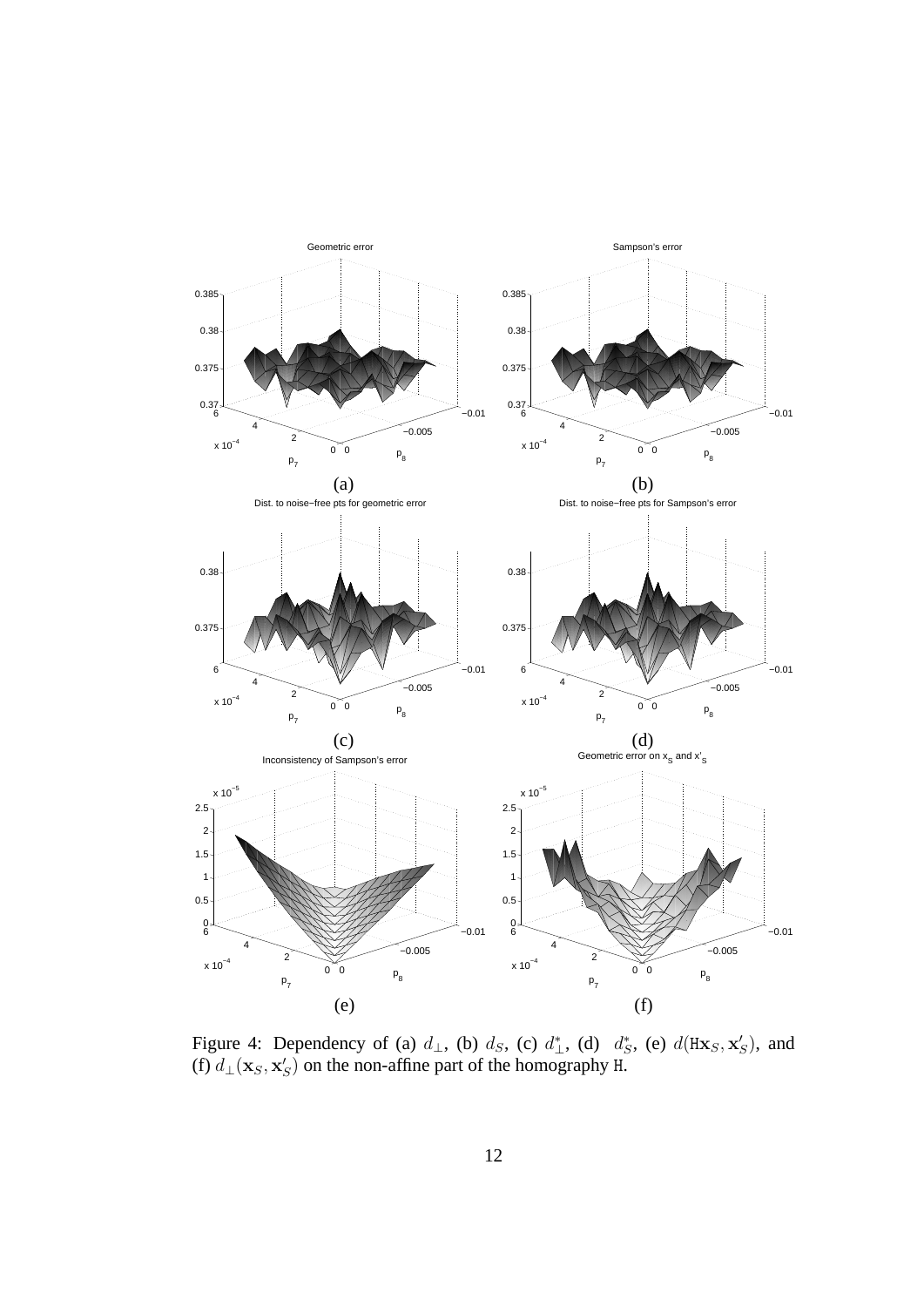use the geometric error for homographies to improve the accuracy of the reconstruction of planes in the scene. We call it *planar triangulation*. It is an extension of the triangulation problem [4].

The two rays in space, the first one from camera center C through image point  $x$  in the first image and the other one from  $C'$  through  $x'$ , will intersect only if  $x^{\prime\prime}$  Fx = 0. If noise is attached to the image coordinates, then the rays may not meet.

In the triangulation problem  $[4]$ , it is assumed that the fundamental matrix  $F$  is known exactly. For this fundamental matrix, the points  $\tilde{\mathbf{x}}$  and  $\tilde{\mathbf{x}}'$  are found, so that  $\tilde{\mathbf{x}}^{\prime\top}$  F $\tilde{\mathbf{x}} = 0$  and the sum of the square distances  $d(\mathbf{x}, \tilde{\mathbf{x}})^2 + d(\mathbf{x}', \tilde{\mathbf{x}}')^2$  is minimal.

Assume there is a (dominant) plane in the scene and H is the homography induced by this plane. When the triangulation method [4] is used, the additional constraint of the planarity is omitted and the reconstructed points will in general not lie in a single plane. The homography H is compatible [5, sec. 12] with the fundamental matrix if, and only if for all  $\hat{x}$ 

$$
(\mathbf{H}\,\hat{\mathbf{x}})^{\top}\mathbf{F}\hat{\mathbf{x}}=0.
$$

This means all the correspondences satisfying  $\hat{\mathbf{x}}' \approx \hat{\mathbf{H}} \hat{\mathbf{x}}$  will automatically satisfy the epipolar geometry  $\hat{\mathbf{x}}^{\prime\top}\mathbf{F}\hat{\mathbf{x}} = 0$  and hence the two rays in space passing through x and x' respectively will intersect. Moreover all these intersections in space given by correspondences satisfying homography H lie on the plane inducing H.

*Experiment:* We have made synthetic experiments with the planar triangulation using images of an artificial scene (fig. 7 (a), (b)). From noise-free images we obtained the fundamental matrix F and the homography H. For testing purposes we used only the points on the front face of the building. Then, we added Gaussian noise with standard deviation  $\sigma$  to the image coordinates. From these noisy points we calculated corrected points using the standard and the planar triangulation. Figure 7 gives the comparison of the distance of corrected points to the original noise-free points, denoted as 2D error (in pixels), and its standard deviation – graphs (c) and (d). We then computed a 3D reconstruction using the corrected points (both from the standard and the planar triangulation). The distance of reconstructed 3D points to the original 3D points is denoted as 3D-error (in units, the building dimensions are  $9 \times 7 \times 1$ ) – graphs (e) and (f).

The result of this experiment shows that the decrease in the 2D error is not significant. On the other hand, the 3D error is considerably decreased by the planar triangulation.

When we tried to use Sampson's approximation followed by the standard triangulation (it consists of computing pseudo–inversion and solving a polynomial of degree six), we got similar results to those when using the planar triangulation.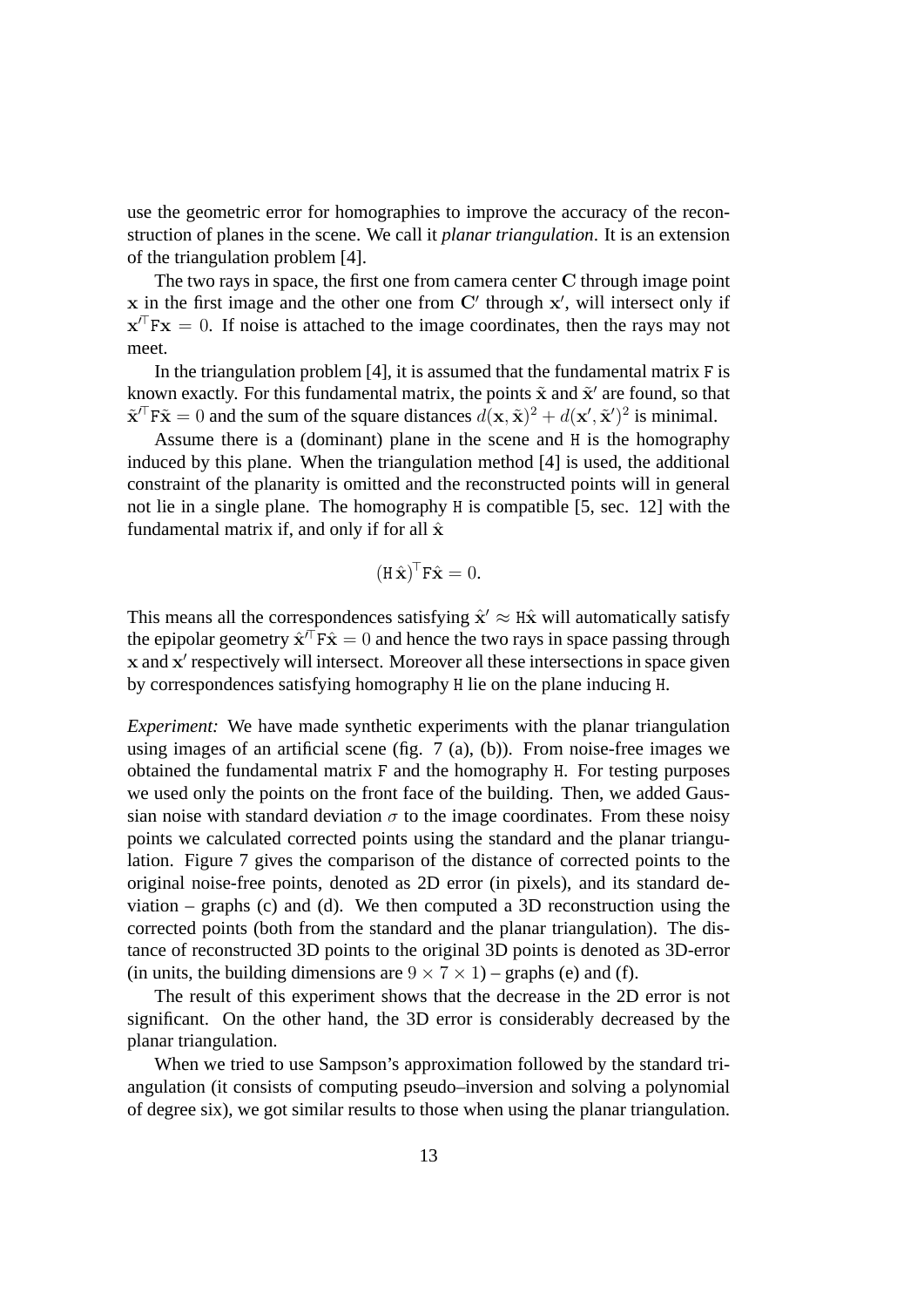

Figure 5: Synthetic experiment with images (a) and (b). The graphs compare errors in triangulation using the fundamental matrix F (standard) and the homography H (planar) in images (c) and (d) and in 3D space (e) and (f). For testing only points lying in the plane of the frontal side of the building were used. The dimensions of the building are  $9 \times 7 \times 1$  units.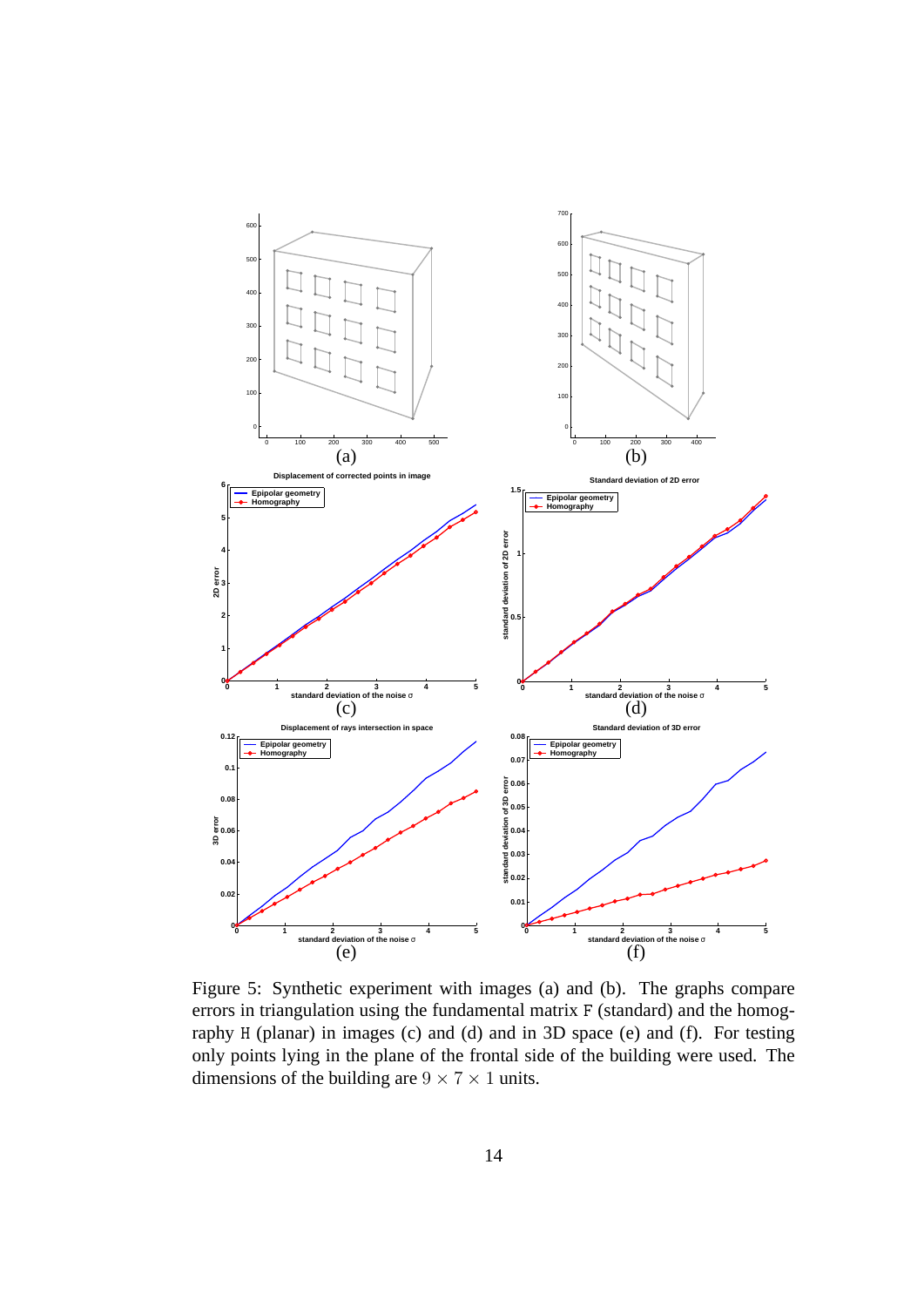The experiment shows, that the accuracy of the reconstruction of a planar scene could be improved by using the planar triangulation instead of the standard one. Using Sampson's approximation together with the standard triangulation gives very similar results as the planar triangulation but it is computationally more expensive and the planarity of the reconstructed scene is not guaranteed.

# **8 Conclusions**

In this paper, a new method for computing the geometric error for homography was introduced. The main contribution of the paper is the derivation of the formula for computing the error. This formula has not been known before. It is interesting to see that the error is obtained as a solution of a degree eight polynomial. We have also proved that there indeed exist a corrected correspondence that minimizes the geometric distance to the measured correspondence, and that the proposed method finds it correctly.

We tested two different methods of measuring correspondence error with respect to given homography H, the geometric error a by the Sampson's error. Our experiments had shown that the Sampson's error is sufficiently precise for a wide range of applications including RANSAC. We also discovered (and proved) nice properties of the Sampson's error with respect to affine transformations of images. The applications where the use of the geometric error could bring higher accuracy were shown. This statement is encouraged with experiments with the planar triangulation.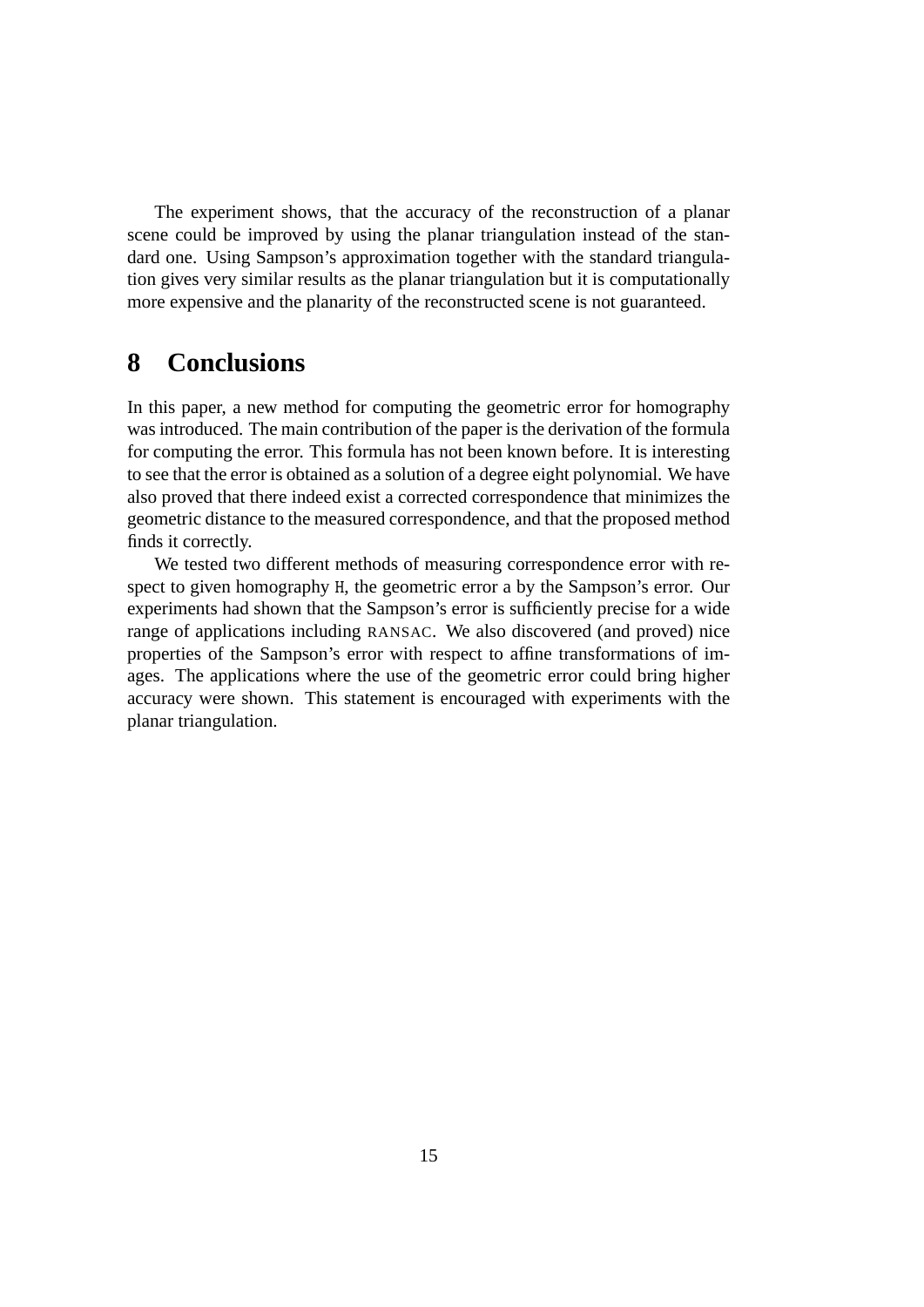# **References**

- [1] O. Chum. The reconstruction of 3D scene from the correspondences in images. Master's thesis, MFF UK, Prague, Czech republic, January 2001.
- [2] O. Chum and T. Pajdla. Evaluating error of homography. In *Proceedings of the CVWW'02*, pages 315–324, Wien, Austria, February 2002.
- [3] M. Fischler and R. Bolles. Random sample consensus: A paradigm for model fitting with applications to image analysis and automated cartography. *Communications of the ACM*, 24(6):381–395, June 1981.
- [4] R. Hartley and P. Sturm. Triangulation. In *Computer Vision and Image Understanding*, 2(68):146–157, 1997.
- [5] R. Hartley and A. Zisserman. *Multiple View Geometry in Computer Vision*. Cambridge University Press, Cambridge, UK, 2000.
- [6] Y. Kanazawa and K. Kanatani. Stabilizing image mosaicing by model selection. In *Proceedings of the SMILE Workshop on 3D Structure from Multiple Images of Large-Scale Environments*, pp. 10–17, 2000.
- [7] J. Matas, O. Chum, M. Urban, and T. Pajdla. Robust wide baseline stereo from maximally stable extremal regions. In *Proceedings of the British Machine Vision Conference London, UK,*, vol. 1, pp. 384–393, September 2002.
- [8] P. Pritchett and A. Zisserman. Wide baseline stereo matching. In *Proceedings of the International Conference on Computer Vision, Bombay, India*, pp. 754–760, 1998.
- [9] P. Sampson. Fitting conic sections to "very scattered" data: An iterarive refinement of the Bookstein algorithm. *Computer Graphics and Image Processing*, 18:97–108, 1982.
- [10] P. Sturm. Vision 3D non calibrée contributions à la reconstruction projective et étude des mouvements critiques pour l'auto-calibrage, PhD Thesis, INPG, Grenoble, France, 1997.
- [11] Waterloo Maple Inc. Maple V. http://www.maplesoft.com.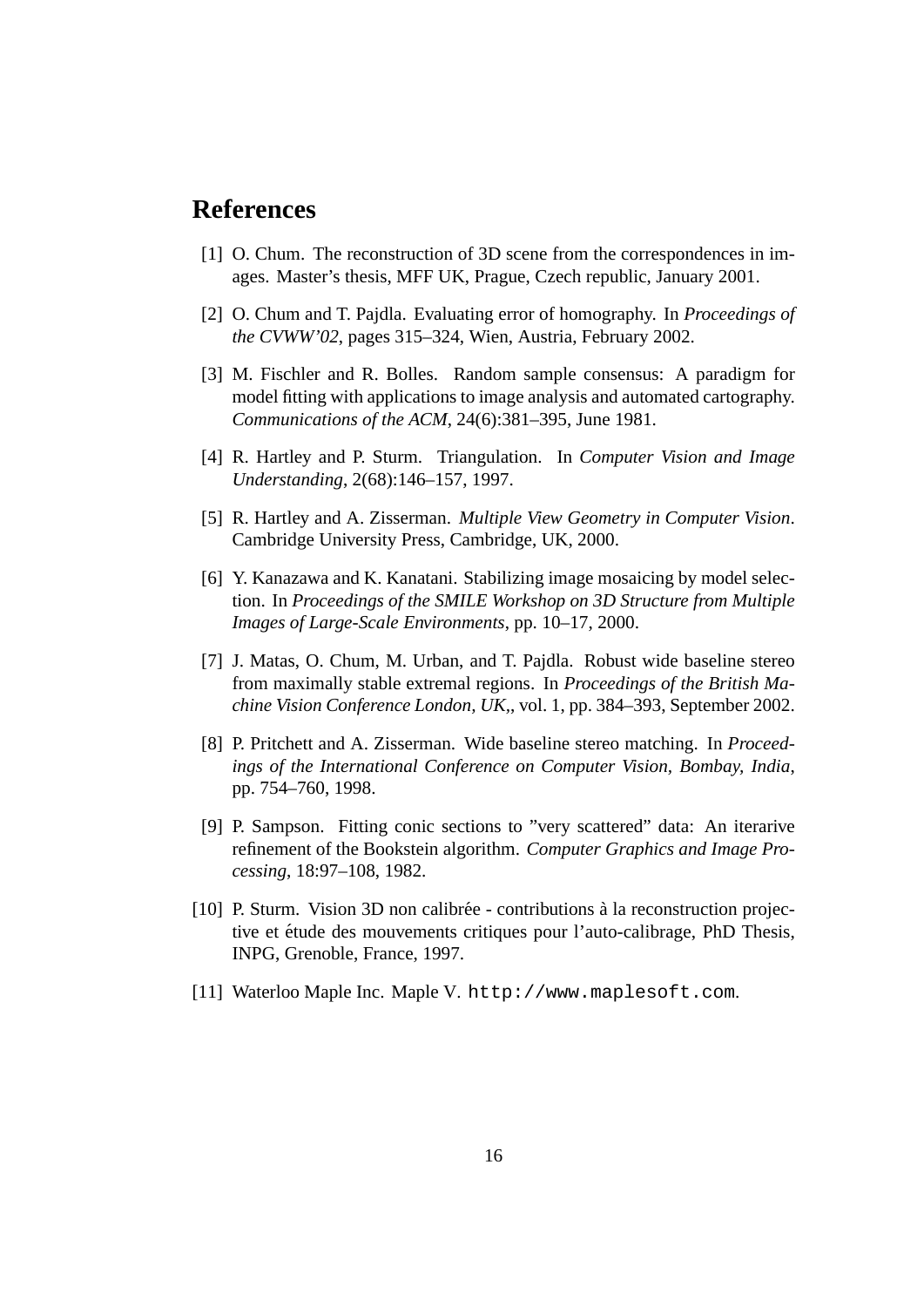# **A Proof of Corectness**

**Proposition 4** *Let* H *be a regular matrix of the following form*

$$
H = \begin{pmatrix} h_1 & h_2 & h_3 \\ h_4 & h_5 & h_6 \\ h_7 & 0 & h_9 \end{pmatrix}.
$$

*Then the function*

$$
e = x^{2} + y^{2} + \left(\frac{x'}{w'}\right)^{2} + \left(\frac{y'}{w'}\right)^{2}.
$$
 (17)

*where*

$$
x' = h_1 x + h_2 y + h_3 \tag{18}
$$

$$
y' = h_4x + h_5y + h_6 \tag{19}
$$

$$
w' = h_7 x + h_9. \t\t(20)
$$

*has a global minimum. In this minimum the partial derivatives of* e *are defined and equal to zero.*

*Proof:* First of all we introduce the notation used through the whole proof. Let us write e as a sum of three functions  $e_1 = x^2 + y^2$ ,  $e_2 = (x'/w')^2$ , and  $e_3 = (y'/w')^2$ , i.e.  $e = e_1 + e_2 + e_3$ . Since all  $e_i, i \in \{1, 2, 3\}$ , are nonnegative, we have  $e \ge e_i$ . We can also define three lines,  $\ell_{\mathbf{x}'}, \ell_{\mathbf{y}'},$  and  $\ell_{\mathbf{w}'}$  in  $\mathbb{R}^2$  letting  $x'$ ,  $y'$ , and  $w'$  equal zero in (18), (19), and (20) respectively. Let A be the point of intersection of  $\ell_{\mathbf{w'}}$ with  $\ell_{\mathbf{x}'}$  and B be the point where  $\ell_{\mathbf{w}'}$  intersects  $\ell_{\mathbf{y}'}$ . Since H is regular, there does not exist any  $\mathbf{x} = (x, y, 1)^T$ , so that  $H\mathbf{x} = \mathbf{0}$ . Thus A and B are two different points. The situation is depicted in the figure 6.

The function  $e$  is continuous and even differentiable throughout the region where the denominator  $h_7x + h_9$  is nonzero and finite, i.e., in  $\mathbb{R}^2 \setminus \ell_{\mathbf{w'}}$ . The term  $e_1$  tends to plus infinity in all points of  $\ell_{w'}$  except for A where it is guaranteed to be nonnegative. Analogously, the term  $e_2$  tends to plus infinity in all points of  $\ell_{\mathbf{w}'}$ except for B where it is guaranteed to be nonnegative. The sum of  $e_1$  and  $e_2$ , and thus e, tends to plus infinity in all points of  $\ell_{\mathbf{w}}$ .

We choose a point in  $\mathbb{R}^2 \setminus \ell_{\mathbf{w}'}$  and take the value of e in it for a constant K. The set

$$
I = \{(x, y) \in \mathbb{R}^2 \setminus \ell_{\mathbf{w}'} \mid e(x, y) \le K\}
$$

is nonempty and closed. It is also bounded because it is a subset of the circle

$$
\{(x, y) \in \mathbb{R}^2 \mid x^2 + y^2 \le K\}.
$$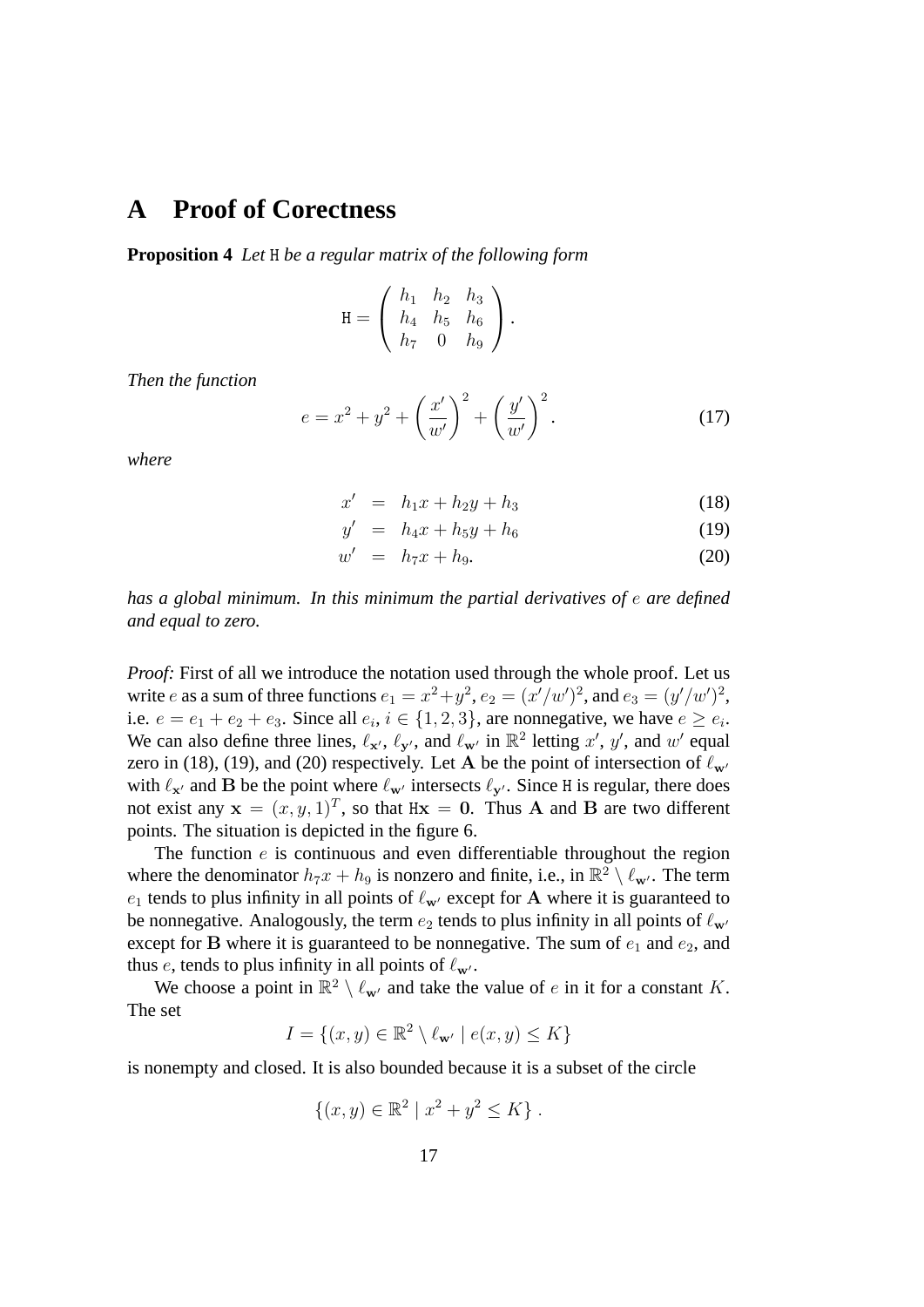

Figure 6: Lines  $\ell_{\mathbf{x}'}, \ell_{\mathbf{y}'},$  and  $\ell_{\mathbf{w}'}$  are sets of points, where  $x' = 0, y' = 0$ , and  $w' = 0$  respectively.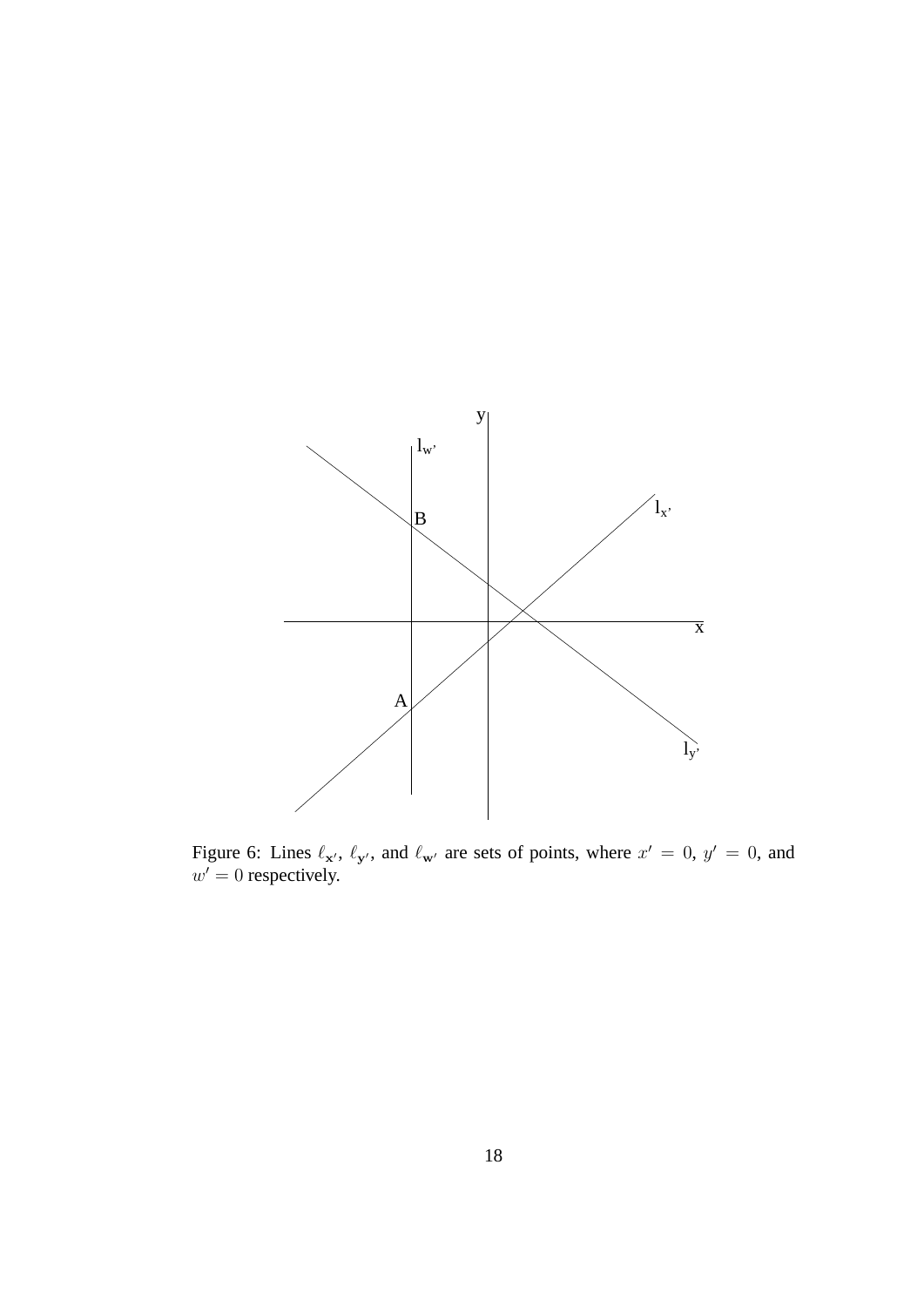Therefore I is a compact set and so it contains all global minima of  $e$ . At least one global minimum of  $e$  exists because the values of  $e$  on  $I$  are images of a compact set under a continuous mapping, thus they form a compact subset of  $\mathbb{R}$ .

# **B Coefficients of the polynomial**

In Section 3 we derived the formula for computing the geometric error. Here we focus on the implementation.

First of all we can see that the image rotation matrix R depends only on  $h_7$ and  $h_8$  (10). From (8) we know that R stays unchanged by the translations L and L'. So the matrix R could be computed directly from H. Matrix R is the same for all the correspondences.

Coefficients of the resulting polynomial of degree eight are sums of products of entries of the matrix Q, which are quite complicated. We can apply image rotation matrix R' to the second image. We have

$$
R'\,\tilde{\mathbf{x}}'=R'\,\mathtt{Q}\,\tilde{\mathbf{x}},
$$

and  $Q' = R'Q$ . To decrease the number of summands, we can design this rotation in the same way as the matrix R to make  $q'_4 = 0$ . Note, that  $q'_8$  stays unchanged by the rotation R', so  $q_8' = q_8 = 0$ . Matrix R' differs for each correspondence.

After applying the rotations on both images, we have homography  $\overline{Q}$  in the form

$$
\bar{Q} = \left(\begin{array}{ccc} \bar{q}_1 & \bar{q}_2 & \bar{q}_3 \\ 0 & \bar{q}_5 & \bar{q}_6 \\ \bar{q}_7 & 0 & \bar{q}_9 \end{array}\right).
$$

The resulting polynomial is in the following form

$$
\sum_{i=0}^8 \bar{p}_i \tilde{x}^i.
$$

Here is the list of the coefficients  $p_i$  expressed in entries  $\bar{q}$  of the matrix  $\bar{Q}$ . We use the following substitutions

$$
t = \bar{q}_3 \,\bar{q}_5 - \bar{q}_2 \,\bar{q}_6
$$
  

$$
r = \bar{q}_2^2 + \bar{q}_5^2 + \bar{q}_9^2.
$$

The polynomial coefficients are:

$$
\bar{p}_0 = \bar{q}_9^3 \left( \left( -\bar{q}_3^2 - \bar{q}_6^2 \right) \bar{q}_7 \bar{q}_9 + \bar{q}_1 \bar{q}_3 r \right) + \bar{q}_1 \bar{q}_5 \bar{q}_9 r t - \bar{q}_7 \left( \bar{q}_9^2 + r \right) t^2
$$